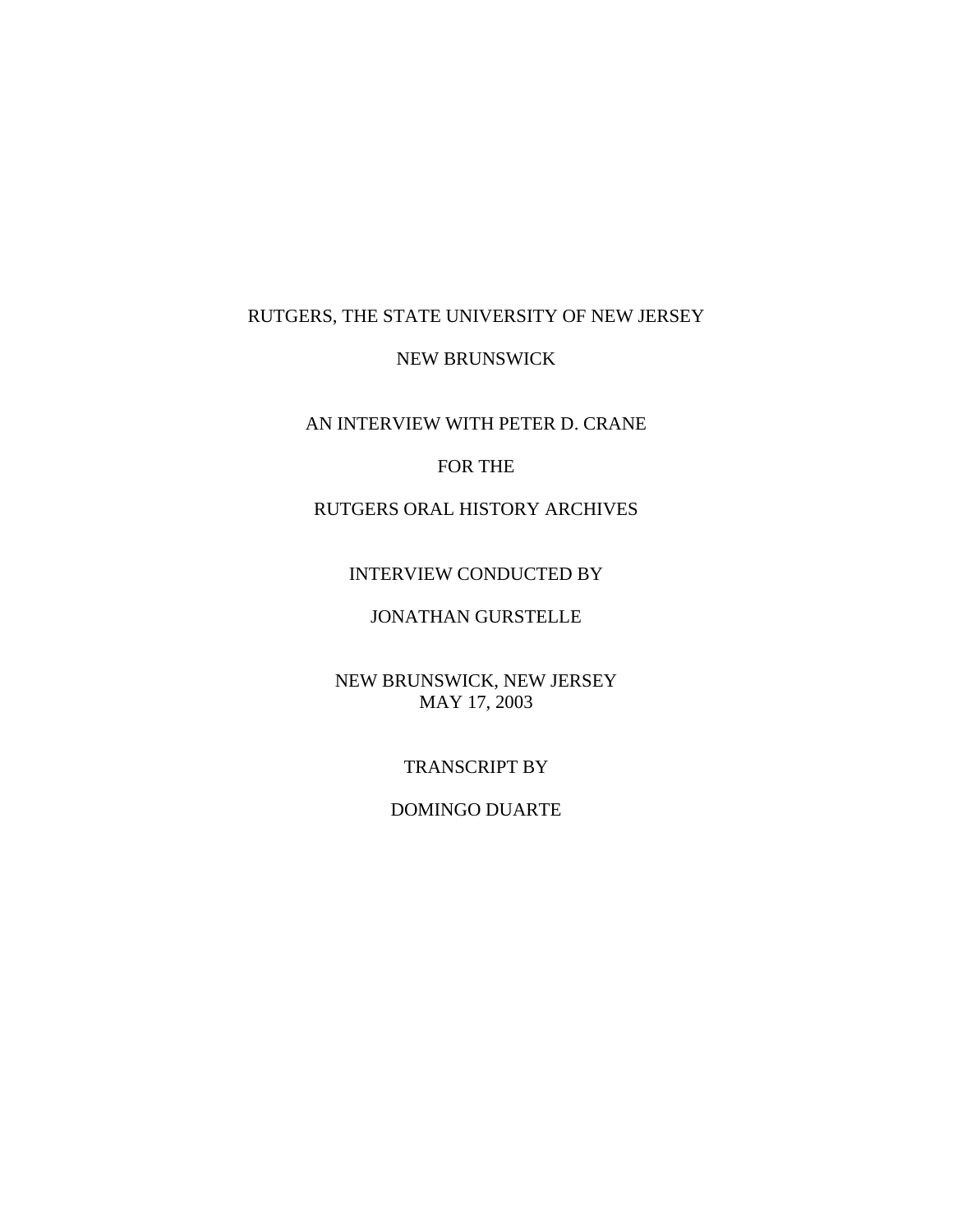Jonathan Gurstelle: This begins an interview with Mr. Peter Crane at the Hyatt in New Brunswick, New Jersey, on May 17, 2003, with Jonathan Gurstelle. Mr. Crane, can you tell me a little bit about your family, your parents, where they came from, starting with your father?

Peter Crane: Okay. I was born in Camden, New Jersey. My father was an attorney. He was born in Jersey City, New Jersey, in 1888, my mother born in--at least in Camden County, her family all from Ireland--and I grew up in a suburb of Camden, Merchantville. I went through the public schools, grade school, junior high, high school, and then, trying to get into college during the Depression, I had an opportunity to get a one-year scholarship to a preparatory school in Pennsylvania called Perkiomen. From that, I competed for the State Scholarships and won a State Scholarship, full tuition for four years at Rutgers from Camden County. So, that was a wonderful thing, but I did have to work most of the time while I was here, at one job or another, and decided that I would major in pre-law, but, in those days, it was called history and political science--maybe it still is--and had planned to go on to law school. Originally, I thought I would do three years at Rutgers and there was a program that you could take after your junior year in law schools--I knew at the University of Virginia in Charlottesville--you could get a law degree in six years total, but Pearl Harbor came and everything was changed. To stay in school, I had to switch to one of the Army Air Corps Reserve programs for Aviation Cadet training, which enabled me at least to get my degree in political science, even though my last year-and-a-half were all technical subjects. I went on active duty in 1943, February, and stayed in various capacities, finishing up as an instructor in the Army Air Corps for what was called the radarnavigation-bombardment equipment that was used on the bombers from Okinawa over Japan, but the war ended before I was called overseas. Through just a coincidence, I was able to receive a discharge in February of 1946. Actually, I hung around Fort Dix for another month, trying to get clearances, and came back to Rutgers to get my transcripts, thinking I was either going into law school or into the Foreign Service, and ran into an old classmate who had stayed at the University. He was a 4-F fellow named Jim McLean and he suggested that I look into summer jobs that might help pay the tuition in law school, or wherever I was going to go. He had a job- not a description, but a contact--with a company in Wisconsin called S. C. Johnson and my wife was from Oshkosh. We had met while I was in training there, and so, we were married in Santa Barbara, we were back living with my family and Lord knows how many other people, [laughter] because housing was short in those days. So, I did get, I think a week later, a phone call. A man wanted to interview me at the Chemists' Club and offered me a position with what was then identified as Johnson Wax Company. We went there for what we thought would be a summer and, twenty-one years later, we left. [laughter] I went into an expansion program in what they were calling product diversification and, very quickly, I went from working and introducing and field-testing new products into writing the directions for use and all the things that had to be chemically and legally correct, and then, went into a position to edit the newspaper media copy and advertising, first, print, then, radio, and then, television, and then, was brought in to supervise all the ad agencies' production of TV commercials. Of course, the company was growing then and we had excellent TV shows, *Garry Moore*, *Robert Montgomery Presents* and we had *Red Skelton* for nine years and, from that, I got into handling all the company's exhibits. The decision was made to go into the New York World's Fair, back in 1964 and '65, and I inherited that project and we had to move. We kept our home in Wisconsin, but moved to New York for about two-and-a-half years. The pavilion that we put together, with a design team, we found what I thought was an unknown talent and were able to get a man named Francis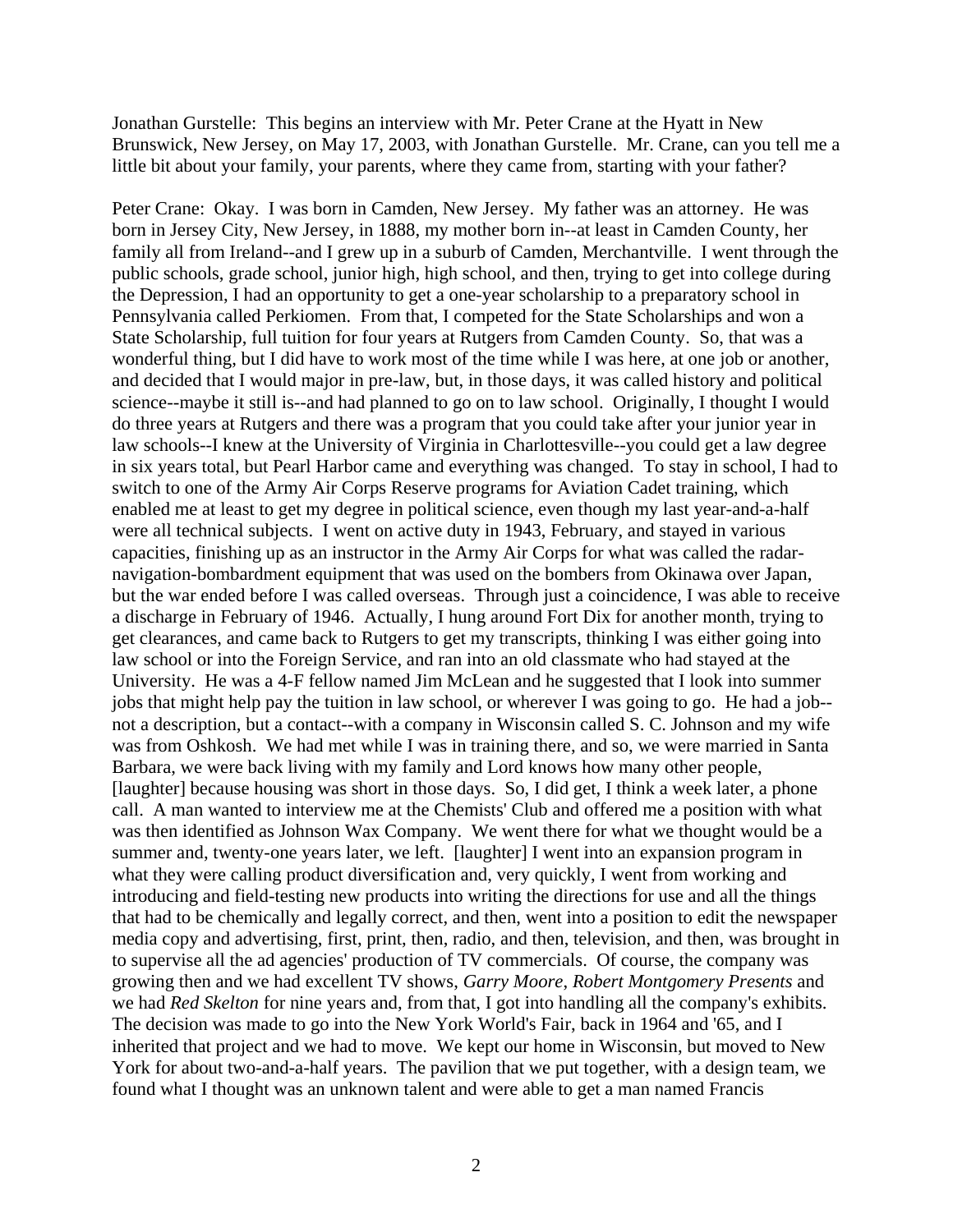Thompson to produce a film in a three-screen format, which became the hit of the Fair. Then, we talked Mr. Johnson into giving us some money and we got into the Oscar competition and were able to get an Academy Award for the thing. [Editor's Note: Francis Thompson won the 1965 Academy Award for Best Short Documentary for *To Be Alive!*, an examination of the lives of African, Italian and American children, which premiered at the 1964-1965 New York World's Fair.] Well, the bottom line was, I met Walt Disney while I was at the Fair and, when I went out to Anaheim, it probably was eighty degrees there and, in Wisconsin, it was about ten. [laughter] So, we made a decision and moved to California. I worked for Disney, in their creative area, until three years, three-and-a-half years, but we did not want to move to Florida again. We'd just been there briefly. So, I started my own business in 1971 and we're thirty-two years old. My son is really doing most of the work now. We went into consulting on special attractions, but, for the last fifteen years of our thirty, we specialized in the large and special format motion pictures, originally known as IMAX. Right now, my son is in the process of doing a lot of conversion of special format to digital. In fact, he'll be in Anchorage, Alaska, converting a theater we're partial owners of that went from seventy-millimeter of what we call (a perf?) to, actually, a DVD kind of system that's giving us better quality at about one-tenth the price. That's keeping him busy and I sort of come to reunions and get interviewed. [laughter]

JG: To go back, can you tell me about your father's occupation?

PC: Yes. My dad was an attorney in the City of Camden, Camden County, although he was licensed to practice in the State of Pennsylvania. Like you see with me, he had a hearing loss, but his came from what he thought was when he played baseball for Temple University in Philadelphia, was hit by a line drive and lost partial hearing and it got worse. So, he then went into title work and real estate law and got into real estate, but, unfortunately, went with developers and the Depression wiped out their company. So, like many, many families, and you may find maybe you have relatives [in the same boat], we went through a period where things were pretty lean. He, however, kept active and, up until he died in 1968, he was still doing a lot of special consulting for title companies and actually was their public relations thing, adviser, whatever, and then, he died suddenly in 1967, rather. I never got to law school because I stayed on with Johnson Wax, then, went to Disney and there's my career.

JG: What was it like growing up in Merchantville?

PC: We live in California and my wife's from Wisconsin, originally, but I took her back, three days ago, and we traced the area where I grew up. We were lucky as kids, because we moved into a development before the Depression that was to be a very exclusive development of maybe three hundred homes in the area near Merchantville, just as it reaches [the] Burlington County line, but the combination of the Depression and World War II, for fifteen years, only fourteen houses were on this [tract]. As kids, we had a football field, a baseball field, make-up basketball courts, farming land, because nobody had any money to build. I went back and we actually went to the house where I grew up and it is just locked in and, of course, the little trees that were planted when we were kids now must be two hundred feet high. [laughter] I don't think any of the people that I knew then, even their children and grandchildren, live there anymore. It's become pretty tightly a commuter kind of suburb there.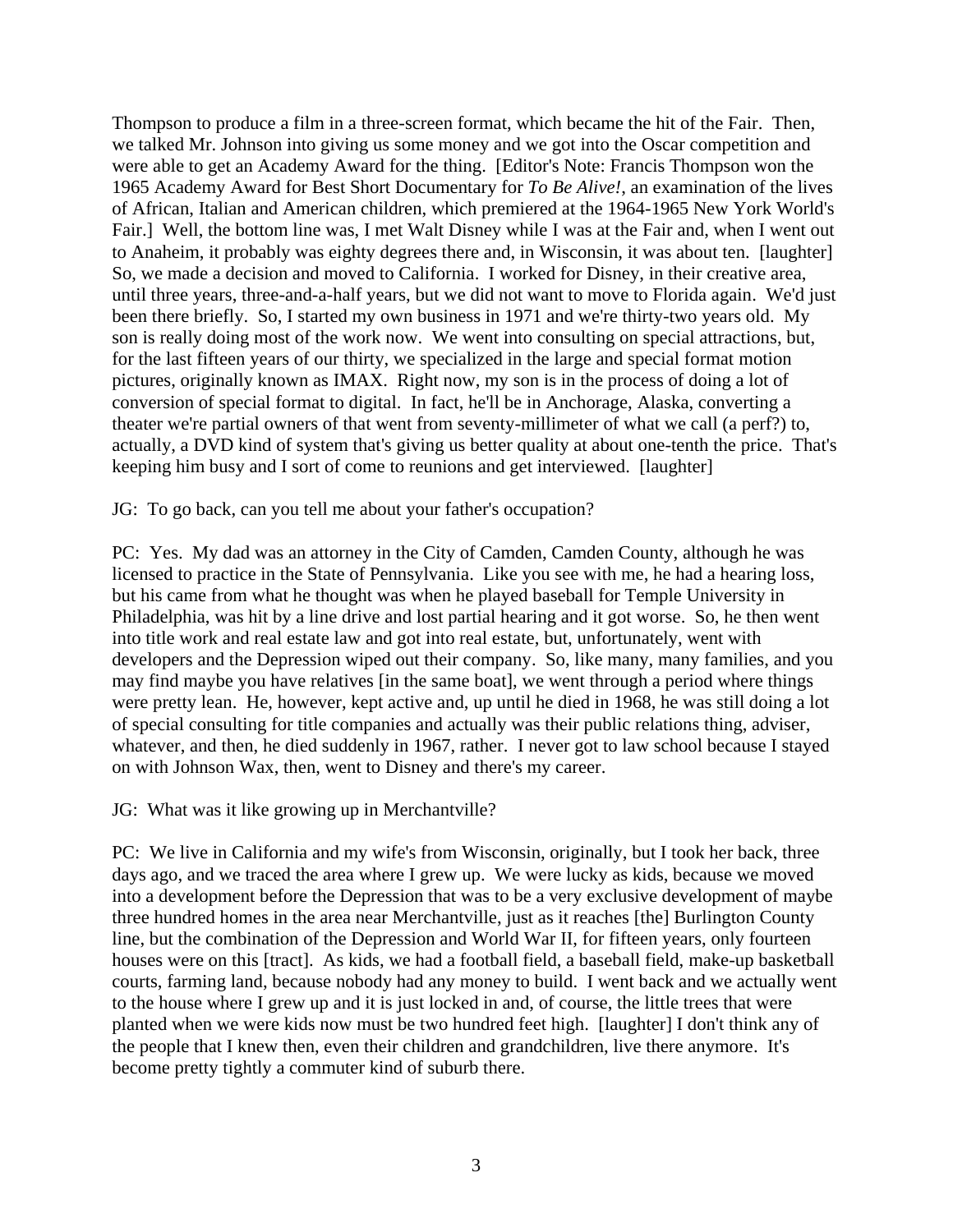JG: Can you tell me a little bit about your mother?

PC: My mother, her mother and father came from Ireland and she was raised in--well, when I say Camden, you get a nauseas feeling today--but Camden, years ago, was beautiful, had beautiful neighborhoods. My mother's father handled all the Pennsylvania Railroad arrangements for theatrical groups that came to Philadelphia and she grew up in a family that she played the piano. She had wonderful artistic talent and she was a Glassboro graduate that taught primary school, I guess, that kind of thing. That was the way our family [was]. I had a brother, a sister, a brother that died very early in life.

JG: At what age?

PC: Oh, he was just a few weeks old, with spinal meningitis, and my older brother died of--he was in World War II in Belgium--but he lived until about 1970 and he died of an aneurysm. My sister and I are the only ones left.

JG: Can you tell me a little bit about your sister?

PC: She's seventy-three and she's ill now and we've been here to visit her. She is a graduate of Douglass College, 1951, and was president of the Burlington County Watercolor Association. She painted a lot and had a number of shows--what do you call it?--a one-woman show or something and she didn't marry. Well, she married and divorced and never remarried. We got to see her. We used to say my sister always felt that there were Indians west of the Delaware River, because to get her to come to California, it took us [our] fiftieth anniversary before we got her out there, [laughter] but she came. Then, fortunately, with my work, I was in New York or in the Baltimore/Washington area and I was able to see her regularly up until recently, since I haven't been traveling either. So, we were able to visit with her this time.

JG: It sounds like your family was not only educated, but very artistic also.

PC: I didn't inherit the artistic end. My dad was a jock. I didn't get [that]. I played soccer for Rutgers, but he had pitched for Temple University, and then, he played--he was on the 1905 Championship Football Team of Camden High School--would you believe? [laughter]--but my sister inherited the artistic talent and one of our sons has picked it up. He's a commercial photographer now in, we call it Central Coast, San Luis Obispo area, and he just seemed to get the talents that my mother had. Nobody seemed to pick up her flair--do you think?--for music.

Ethel Crane: No.

PC: No, but the other boys, oldest boy is a graduate of Butler University, our middle son, a graduate of University of Wisconsin-Madison and our youngest, with all the art talent, just knew he wanted to be a photographer from the time he was in tenth grade and he does his thing here.

JG: You said you went to the public schools.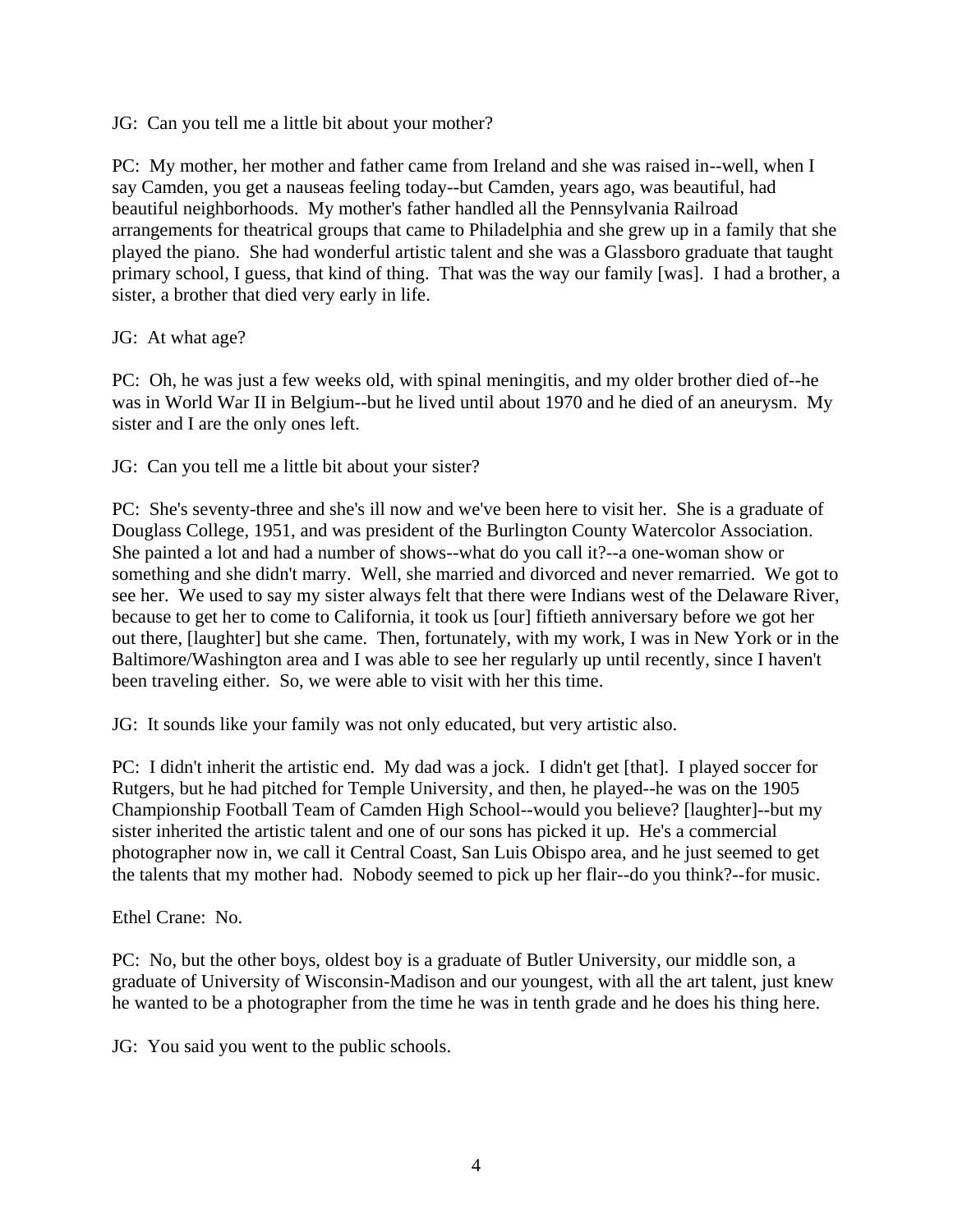PC: Yes. There is no Merchantville schools anymore, because Delaware Township and the Merchantville School System were all incorporated into what is now known as Cherry Hill. We drove by the new Cherry Hill High School and I guess the old Merchantville High School, whether it's functioning as a grade school now, I don't know.

JG: What kind of activities did you do when you were in school?

PC: At Rutgers here?

JG: No, as a young boy. Did you do any sports or clubs?

PC: In high school? Oh, I played on the basketball team for two years, varsity, and then, I was pretty light for football and I wrecked myself. He made me the manager my senior year. I was in a number of just clubs, the Honor Society, Student Council, the French Club, even though I can't [speak it]. I think the French I know today is not much, and that's just general run of things.

JG: What made you decide to come to Rutgers? You mentioned the scholarships.

PC: I looked at going to other schools and, living in South Jersey, I knew I didn't want to commute to Philadelphia, to Penn, to Temple. My brother went to Drexel and I wanted to have an experience and I looked at some smaller liberal arts schools, like Ursinus, Muhlenberg, Lehigh, Lafayette, and Rutgers was always up here as the State University and a wonderful rating. So, my aunt talked me into coming up to take the exam and I took the exam, and then, when I found I had a scholarship, I was just thrilled, because I'd been accepted. That was the main factor here, I think.

JG: Did the scholarship cover your whole tuition?

PC: Everything except books, room and board. In those days, believe me, it was wonderful. How would put a value on that today? It is just fantastic.

JG: Did you live on campus when you came to Rutgers?

PC: In my freshman year, your first semester, all the dorms were filled and they were pretty expensive. We lived on College Avenue, right across--I can't think of that frat--next door to one of the fraternities, across from Ford Hall, on College Avenue.

JG: Do you remember the number?

PC: No, but we called it the (Bellaframe?), because that was the old lady that owned it and three of us are still here and we were reliving things that happened. Well, then, two other freshmen and I decided we could afford a dorm together and Ford Hall, in those days, had suites, two little bedrooms, a living room, believe it or not, with a fireplace. Somehow, through somebody that knew whoever controlled housing, we broke tradition and were able to get three of us in there. We drew straws and I got the bed in the living room and each of them [got the rooms]. We stayed in Ford Hall right until I went in the service. I did have one short period where I didn't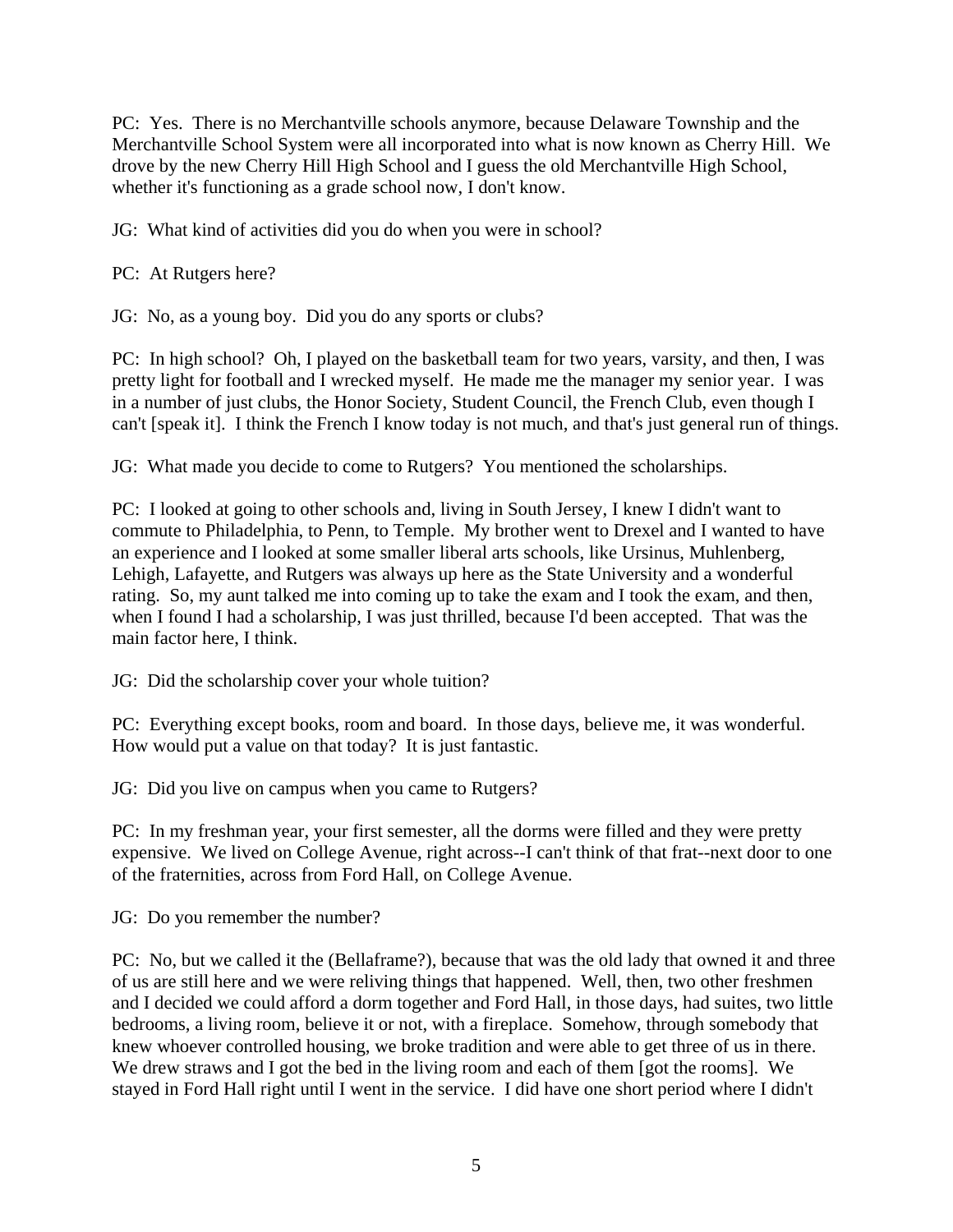get in because I was late, or whatever, but, essentially, for the four years, we got in and I have three different wings of Ford Hall and a lot of memories. In our class, and with my roommates, the two that went with me originally, then, with four other very close friends, they're all among the thirty-one we went to honor this morning. My two roommates were killed within ten days of each other--one was blown up in a Polesti air raid, the other died in the Bulge--and then, three others were in the Advanced ROTC. One of the saddest things, the tragic thing was, with the condition of the war, our classmates came out of Rutgers, went to Benning sixteen weeks and, within ten days, were in combat. You talk to anybody that's had even basic ROTC, what you learned on campus is fine, you can do close-order drill and clean your rifle, but there was no choice and they were drafting men in their forties then. That's the way it was, but I was in the cadet program and, boy, I remember getting telegrams from my mother about both of these boys, at just a week apart, and then, we learned how some of the others had died and it just hit us. It really hit us.

JG: Do you have any memorable stories about events in your life on campus at Rutgers?

PC: [laughter] I don't know whether I want to tell them in front of my wife.

EC: Go ahead.

PC: I guess on the lighter side, in the Spring of 1941, about twenty of us had an opportunity to ship onboard for our spring vacation as the crew on a cruise ship to the Caribbean. It was a Swedish American Liner that went to Cuba, Dominican Republic and Haiti, because there'd been a maritime strike or something and the crew deserted. They were recruiting college kids, at some like a dollar an hour--boy, big money in those days. So, we shipped aboard the *Kungsholm* and went through eleven of the most unbelievable days. I was in charge of fumigating bedbugs, because below, in the decks where the crew slept, you slept with your mattress cover tied around your neck. However, we had the beautiful friendship or camaraderie of all us against Swedes who didn't exactly like these American college, wise kids, but we had the adventure and we met a lot of really intriguing people and got to see pre-Castro Cuba, rode all through parts of Cap-Haïtien, Haiti, and things like that. That was an unusual experience. I think, other than that, there were so many of the things that involved our trips with the soccer team. I played 150 pound football my freshman year a bit. I went overweight in my sophomore year, and then, switched to soccer and stayed with soccer through my senior year.

JG: Those were the only sports that you played at Rutgers.

PC: Yes. We did a lot of intramural basketball, because I'd played in high school, but there were all kinds of intramural [sports], touch football and things like that, but my varsity sport was just soccer only.

JG: Did you participate in the fraternities?

PC: No, I couldn't afford it. That was the bottom line and I had a couple of opportunities to pledge and I ended up [declining]. It just would have meant I would've had to work more jobs than I did. A good example of this, we played soccer in the morning. We'd play, like, Lafayette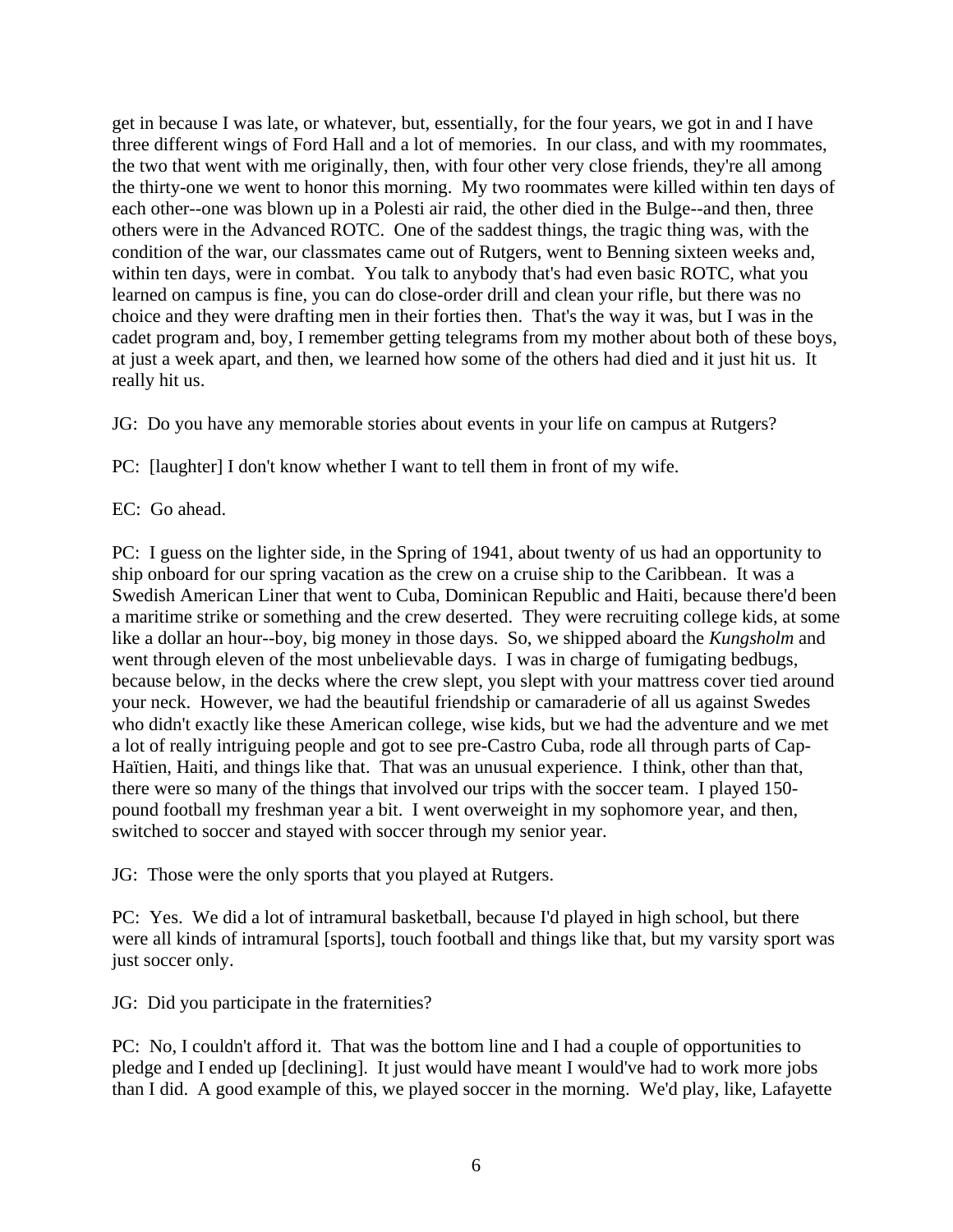at eleven o'clock, but, by one o'clock, I was out parking cars for the football game, and then, I had the job of tending the coal furnaces at Ford Hall, which was a beautiful thing, because it helped pay for my room, and then, we did catered banquets, checked coats at dances. They got to know me in the personnel office, because, daily, I was looking for something.

JG: It sounds like you had a lot of jobs on campus.

PC: Off campus, too. We drove the garbage truck with prisoners at Camp Kilmer and I worked over in a lecithin plant, steam cleaning old lecithin drums, and whatever came up [in] your search to get that money, of course. What we did, we weren't all that poor, but we wanted money to date girls and I had a Ford Model A '30 Roadster that, for twenty-five cents' worth of gas, you could get a date over at "the Coop," [New Jersey College for Women] as we called it, and so, that sort of took a lot of the time.

JG: Did you have a favorite professor when you were at Rutgers?

PC: I put down in that sheet, we had a political science professor, his last name was George and he got us interested more--even with my dad being a lawyer--but Prof George got us interested in the politics of the State of New Jersey. [laughter] We actually worked with him to get elected in the township. If you go out, is it Milltown or something, somewhere out there, south?

JG: Milltown, yes.

PC: But, there was either a township or a borough. We really got such a kick out of him as a personality, but, boy, did he teach us, and then, I guess the most memorable thing was my first class in my freshman year. That was compulsory and it was in contemporary civilization and the professor there, we always said he got kicked out of Princeton, but his name was [Mark M.] Heald. He came in and slammed some books on his desk and he said, "Let's get something straight." He says, "The reason all of you are here is that you're either too dumb or too poor to be in Princeton. Now, that we've got that straight, let's see if we can put something between your ears," and that was how my first year, first day in class, at Rutgers began. [laughter]

JG: It does not sound like he had a very positive attitude towards Rutgers students.

PC: Actually, he was a pretty good professor and, later on, he had a class in constitutional law, which I thought--well, what he did, he got me clued into the library. Then, I lucked out and got NYA [National Youth Administration] help in the library and worked the library forty hours a month, the last year-and-a-half, and it was good for me to get that exposure.

JG: Were there any classes that you had when you were here that stand out in your mind, besides the ones you mentioned?

PC: Let me think. I took Spanish six days a week and we had classes at eight o'clock, even on Saturday morning, and I had a professor that must've been in his sixties then. It fascinated me, with the language, and I guess I had thought of trying, if I went on either to law or Foreign Service, to do something in Latin America. I always felt that Professor [Harold S.] Corlett was a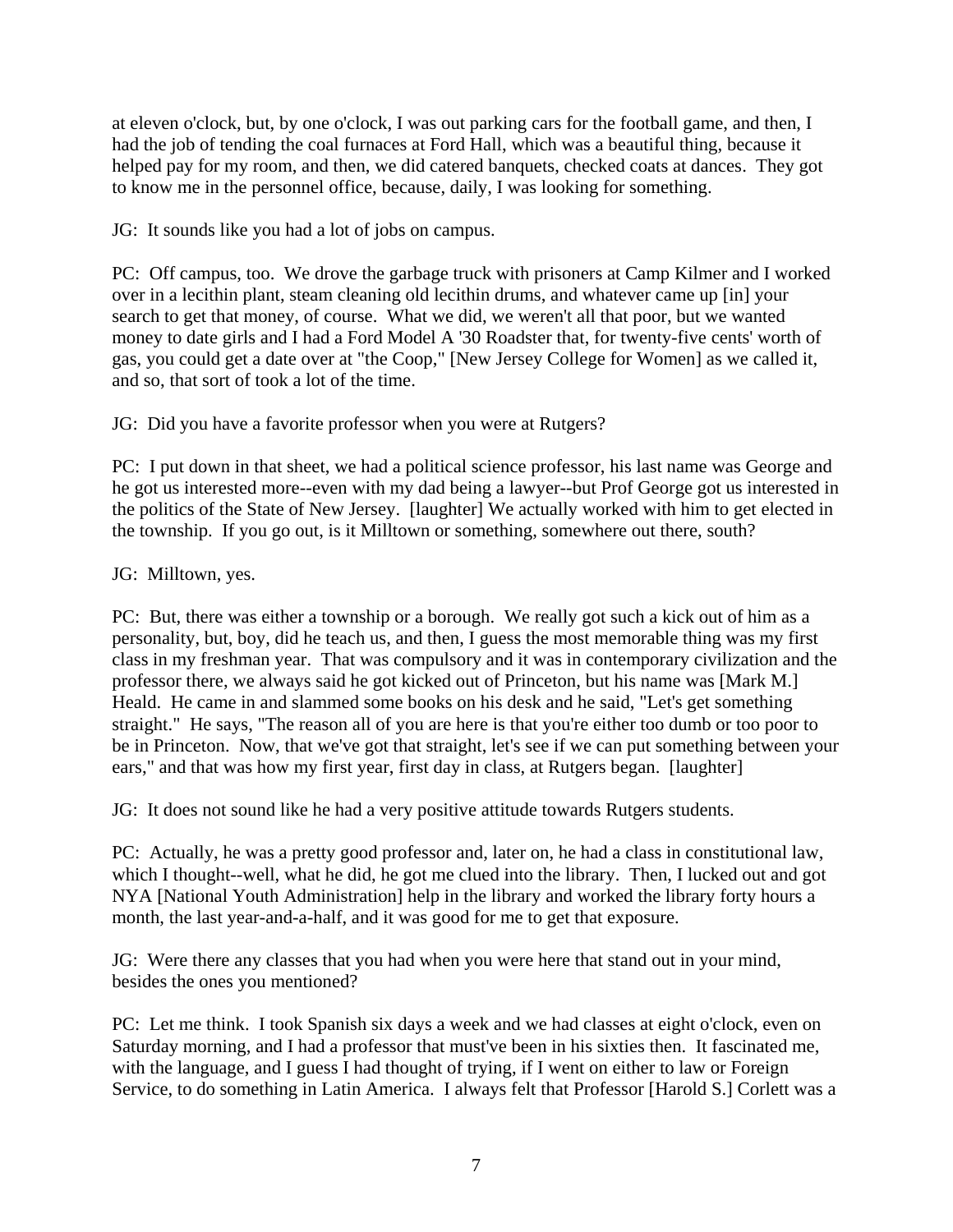fascinating man, because he'd lived in Spain, Portugal, Argentina, and I think, being six days a week, there was more of a saturation than you got when you had a three-day-a-week class. So many professors have a tendency to be impersonal, but we had only twelve in our class, which was great. We live in a Spanish-speaking--Orange County, where we live, is, what, forty-one percent Latino now?

EC: Probably more.

PC: And I wish I'd had the command of the language now that I had at the end of my junior year, but, anyway, that answered your question.

JG: You do not have a chance to speak Spanish anymore. You do, but you do not use it. [laughter]

PC: We have day laborers you pick up on the corner, if you want to have some unskilled labor, and you negotiate and I don't do too well anymore. I can say it, but I don't have the right Mexican accent. Puerto Rican Spanish here is so much different than Mexican Spanish or the Castilian they taught in school here. If you talked like that, they think you're insulting them. We worked in Spain, or we were in Spain for a conference, but, in Barcelona, they don't even accept the kind of Spanish that the rest of Spain talks.

JG: Catalan.

PC: They really look down or get mad at you.

JG: Did you have any nicknames?

PC: Oh, well, all Peters get called Pete and my hair was red--a few people, but not as many at Rutgers, called me Red, but it wasn't something I enjoyed. Did I have any nicknames in the Army?

EC: Redsy, I guess.

PC: Oh, hated Redsy, yes. [laughter] I had a boss that called me Redsy.

JG: Do you remember where you were when Pearl Harbor was bombed?

PC: I sure do, and I told Ethel this morning, we sat in chapel and it was a Sunday. After chapel, I went back to Ford Hall and I went up to the john. We had toilets in Ford in either the basement or the fourth floor and a guy came into the bathroom screaming, "They bombed Pearl Harbor," and some other guy in the next stall yelled, "Where's that?" That and JFK, and I guess the Challenger, are places--well, 9/11, we'll all remember, you probably will never forget where you were on 9/11--but that was the day people [recall], that and JFK's assassination are indelibly etched in your mind.

JG: What did you think about mandatory chapel?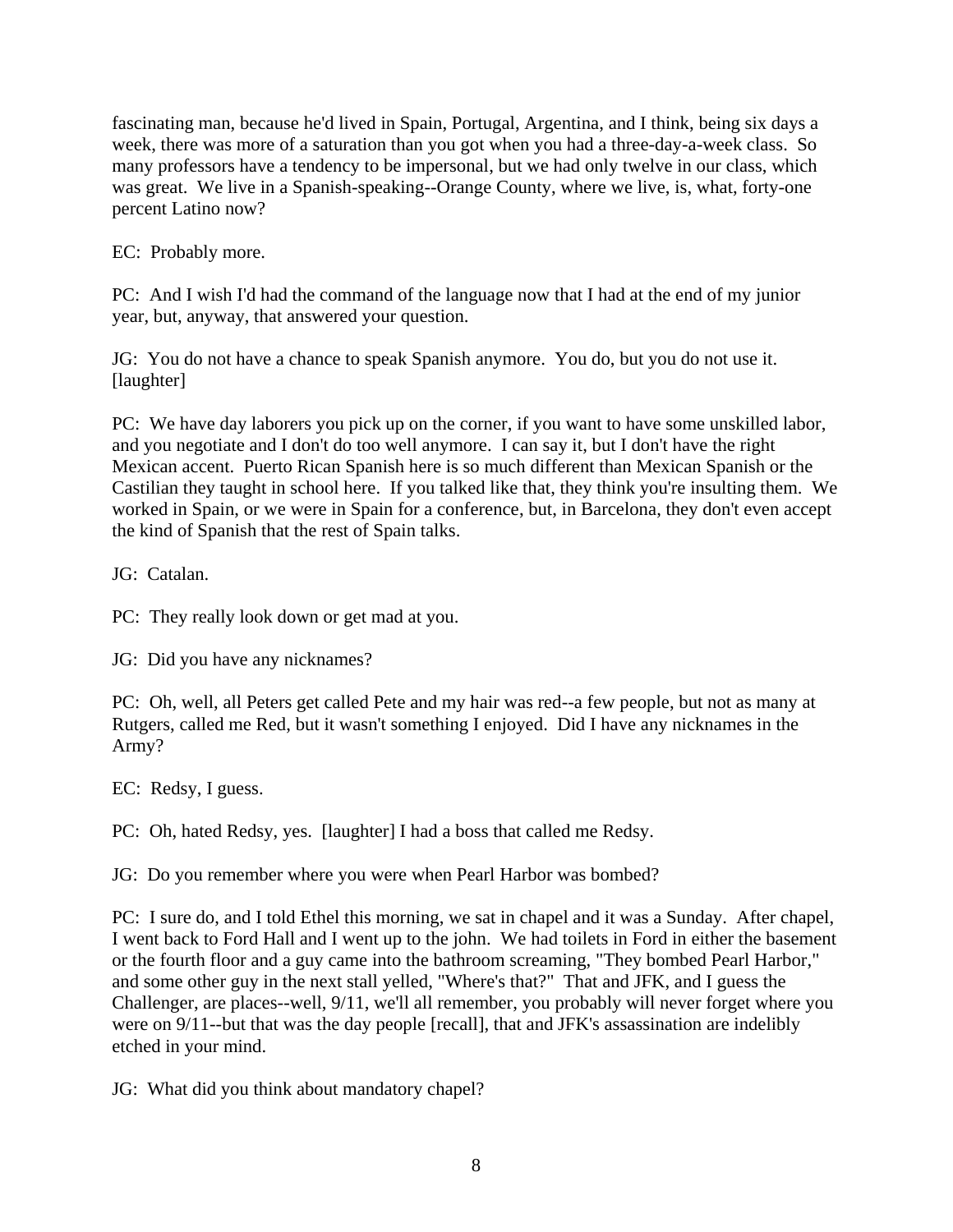PC: I guess I had been brought up in a family that were not strict churchgoers and it didn't bother me at all. In my senior year, I had a girlfriend in Philadelphia and I could only go see her every other Sunday, but the services, I thought, varied, because, usually, they brought in a speaker from elsewhere and some of them were excellent, others, just so-so. Again, there was a stronger influence of the Old Dutch Reformed Church then than I think there is now. I don't know, but it was still--the state was in control, but the old guard, or whatever you called them, that were the old Rutgers people, they still insisted on the compulsory fifty percent of your time. Now, the Jewish students, Roman Catholics and others could get a letter, if I recall, that excused them from chapel and it was sort of like a promise they were going to go to Mass or the temple or whatever, but, for those of us, it was something that you do. Then, Sunday, if you wanted to go home, you'd always take another weekend.

JG: What religion was your family?

PC: My mother's family were Irish Protestant Presbyterians. My father's family were a combination Methodist--his mother was a Methodist, his father was a Catholic, they divorced- but he was brought up mostly by an aunt who was a Quaker. My dad was not an agnostic, but he was not a churchgoer, but he did go to the Presbyterian church with my mother and that's where we went to Sunday school. Merchantville had a Presbyterian church that, other than high school, had the only basketball gym in town and you'd be surprised at the number of kids that went to Presbyterian Sunday school. [laughter]

JG: Would you characterize your mother as being religious, maybe not your father?

PC: She had, I think, a beautiful approach to religion. It worked for her comfortably. In her own way, I think she was sincere and devout. We used to kid her, because, if the sermons got long and boring, she would do pencil sketches and she did some great ones of the Minister and the backs of ladies' hats and things like that. I think she tried so hard to live a Christian life and I think she did a good job.

JG: Did that have much effect on you? Did it make you more or less of a religious person?

PC: I think the combination of my father not being able to conceal from us that he wasn't deeply concerned that we should go to church every Sunday may have left us of a little less concern ourselves. Right now, my wife and I attend a Lutheran church. We were members in Wisconsin before we moved to California and I guess I consider myself a Christian and a Lutheran and we don't work hard at it, but we believe and have a very comfortable feeling about our own faith that I think works for us. That all right?

EC: Right.

JG: Were you politically active when you were at Rutgers?

PC: Through Professor George, at the local level, I got into politics. I didn't do politics in the school, within the framework of the student body, although I was president of Ford Hall, but that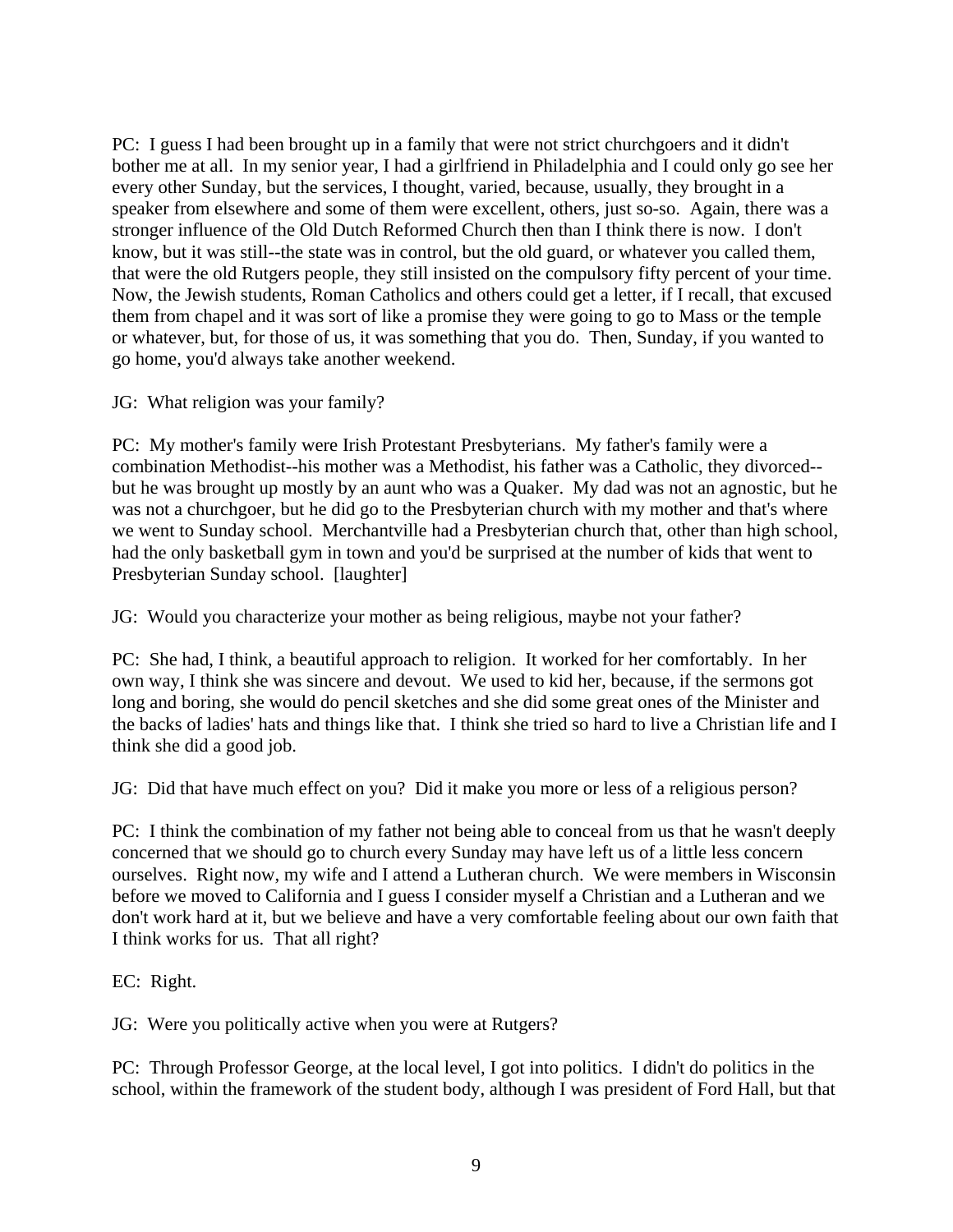was one dormitory and we just had an association. I did some work, but, no, this is more--I did a lot of title searching over at the Middlesex County [Courthouse?], that I'd get so much a title to search, because my dad taught me that years ago and I could wade through the old books and look at when they measured property in rods and chains--but that was more of [a job], it wasn't the kind of politics.

JG: What did you think about President Roosevelt?

PC: I look back now and, actually, I did do some work for Wendell Willkie when he came to New Brunswick. So, I guess my mother, if anything more than a Presbyterian, she was a Republican and, for some reason, she was loyal--she was as loyal to Herbert Hoover as Ethel's mother was to Franklin Roosevelt--and how we ever married, I don't know. I think I look back and, with all the criticism and stuff that went on, it was remarkable [what] that man did and got this country through. Then, we think of Harry Truman and Ethel and I think Truman, no matter what they say, was, whether anyone knew it, the right man at the right time, because he shot from the hip and made decisions--couldn't survive today, the way things go.

JG: How would you characterize your political views today?

PC: And I voted a lot of Republican tickets, but, I guess, if we want to talk about that, we'll get off the record. Well, I think this cowboy [President George W. Bush] is going to get this country in trouble, period, and we can go back on the record.

JG: You talked about Pearl Harbor. Was that what made you decide to go the military route?

PC: Well, no, we had no choice. The morning after Pearl Harbor, half the student body went to the recruiting office and they sent us home and they said, "Stay. All of you undergraduates are to stay in school until you're notified by a draft board or enter into some Reserve program," and it took a good thirty to sixty days before the programs were developed that gave you opportunities to see if you qualified. Some were for pre-meds, where they could get in what was called ASTP, which was how they could stay in and get their [degree]. Charlie Korbonits, who's with us today, was able to get that kind of a thing and they went. [Editor's Note: The Army Specialized Training Program (ASTP), established in 1942, was an officer training program that serviced over two hundred thousand enlisted men in several specialties, including engineering, medicine and dentistry, psychology and foreign languages, at 227 colleges and universities. The majority of ASTP cadets were reassigned in the Spring of 1944, before completing the program, to meet manpower needs in other units, particularly in infantry, airborne and armored divisions destined for frontline combat.] Then, we got into the Army Air Corps' Reserve program and there were pilots, navigators, bombardiers, and then, there were engineering, photography, communications and meteorology that didn't need to pass the physical. I had a 20/30 left eye and you need 20/20 on both eyes. So, I ended up in the communications, because I had switched enough classes, courses, that I qualified for that. So, that let me get through the first week of my last semester, and then, I went on. Fred Detrick, in our class here, did the same thing and we always say, "How did we get so lucky and lose so many of our dear friends?" but we both ended up in this long training program that never got us overseas in combat, but it was just the way things happened then. Others were just waiting for the draft and, when they called, they went.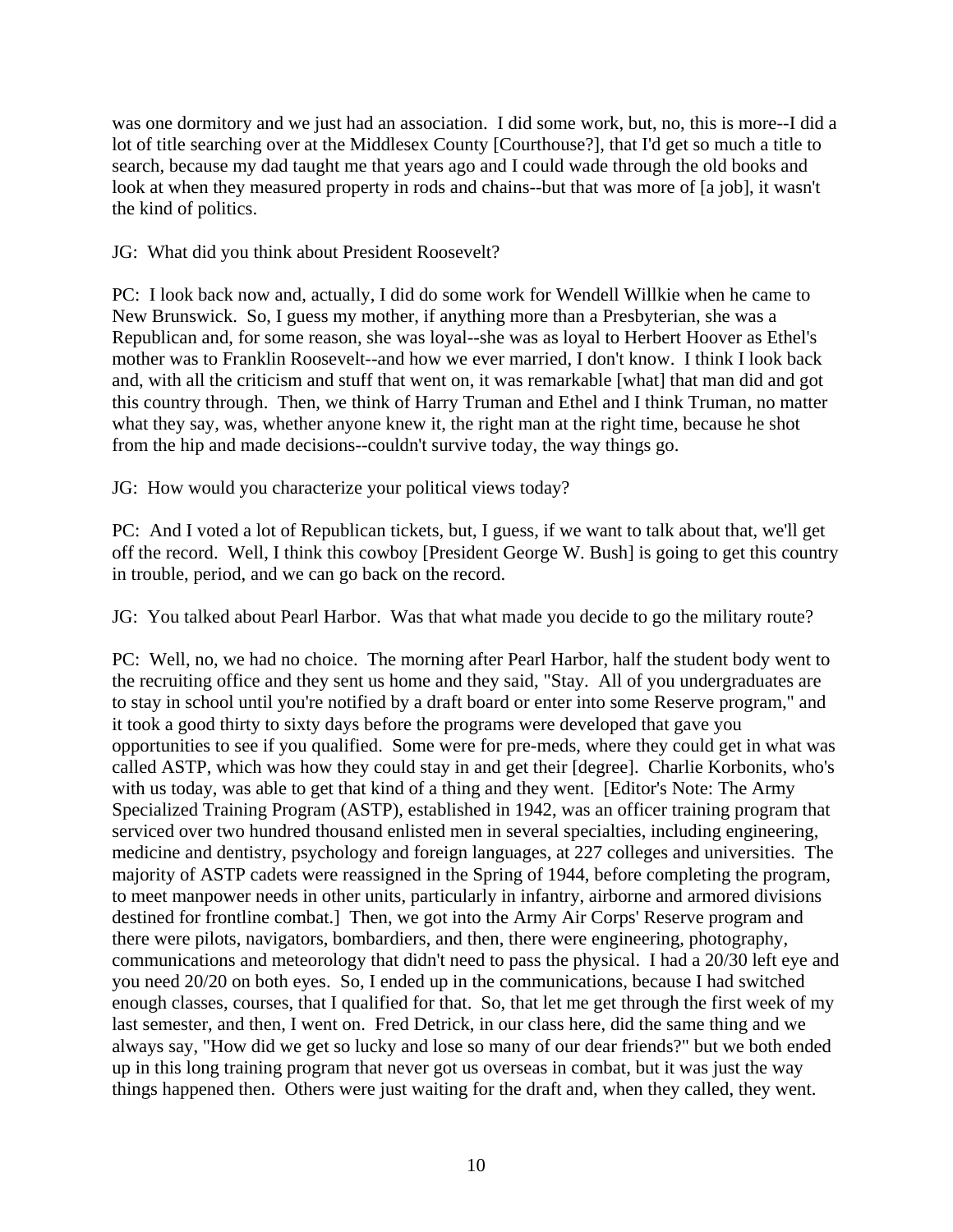JG: Tell me about the timeline from early 1942 to when you first heard about the Reserves to graduation to when you entered the service.

PC: Well, I went to class, I kept working. That's when I would start--[Camp] Kilmer was being built and I took the job over there in construction. Then, they brought prisoners in and we'd use them for different details. Classes, I say classes went on as normal, but there wasn't a week that there wasn't at least one farewell party to somebody, be it called up for the draft or the Reserve program. Gradually, the student body began to shrink. That summer, I wanted to get called up, because I thought, gee, particularly when I went home, my father was president of the draft board and ladies would stop me on the street and say, "You're here because your father's on the draft board and my boy's overseas." I was in a Reserve program and couldn't do a thing about it, but that didn't mean beans to them. So, the Summer of '42, I ended up working at RCA in Camden, on--actually, we were doing the crystals that went into the oscillators for aircraft radio. I didn't need a deferment, I was in the Reserve program; then, came back for my senior year and stayed right on. I always worked for the Post Office at Christmas and was able to work the December, Christmas of '42, came back, and then, I got the orders that said I'd be going sometime in February. Boy, the student body just shrank by the day almost, because notices would come out, and then, when I left, there were still quite a few, but my two roommates left within two weeks of when I did and three or four others in Ford Hall all went before March 1, I think it was. '43 is when they really started to drain us, because the war'd been on fourteen months by then.

JG: How would you characterize the mood on campus during World War II?

PC: I guess it's the mood of what our country was, that I don't even think, after 9/11, we went through a temporary period, I call it, but the jelling of ninety-nine, I'm going to say ninety-eight percent, of the American people was the same on campus. This was a war for this country's survival. It was something that had to be won and completed and, where you'd criticize certain things maybe Roosevelt did or something, the unification and I think the common denominator that all of us had this unified feeling, "We have to win this war and, if we're needed, we go." Now, there were always those--there's the exception--but, boy, there weren't many.

JG: Did you share these feelings before December 7, 1941?

PC: I wasn't an isolationist, but there were quite a few and there were a few that were on the other end of the gamut, that were sort of, "Why don't we go over there and finish it right now?" but they were a very small minority. I wasn't active in any antiwar or trying to let them come here or something, but we could see the handwriting on the wall. Some of our professors were astute on this, because they had been saying [so] since maybe 1940 and we studied what was happening. I had an unusual experience in my prep school, the year before Rutgers, in that we had German exchange students that came who had been brainwashed by Hitler and came on an exchange program. They were really out there to spread "the gospel" and this (Ozzie Mueller?) refused to eat at the same table with any of the Jewish boys. Our headmaster wanted to send him back and the US government said he couldn't do it, I mean, and this kid would get up, beautiful bi-lingual--I mean, his English had an accent--but he preached "the Nazi gospel" and he was,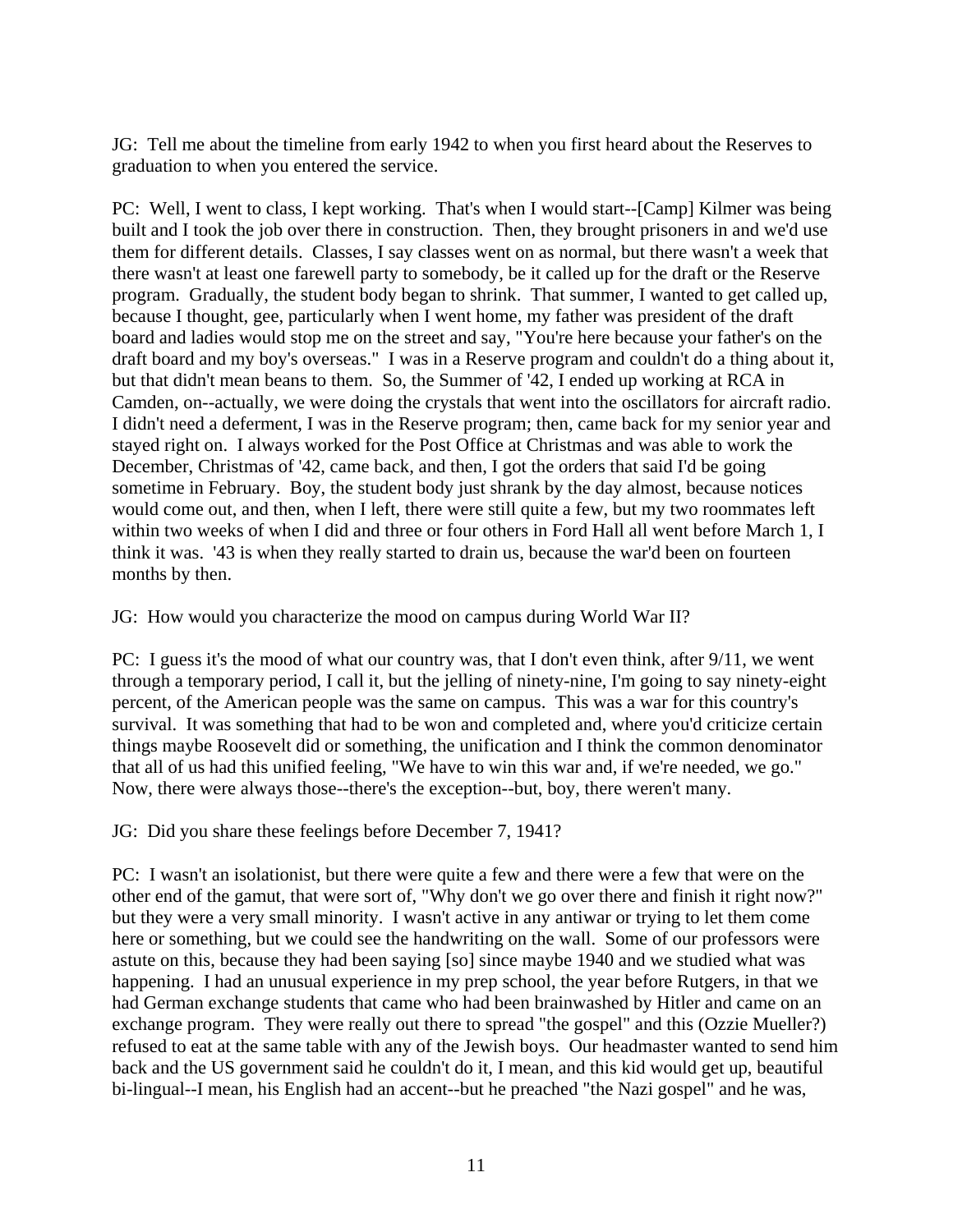like, seventeen years old. I thought, "Something's screwy here," but you're a kid then and you think, "Well, maybe there are just a few freaks like that," but, then, when you began to learn just what had happened, I guess it was--oof. Did you see *The Pianist*?

JG: I have not seen it.

PC: Oh, you've got to see it. It does better than *Schindler's List*. [Editor's Note: Both the 1993 film *Schindler's List* and the 2002 film *The Pianist* tell stories related to the Holocaust.]

--------------------------------------END OF TAPE ONE, SIDE ONE--------------------------------------

JG: This continues an interview with Mr. Peter Crane in New Brunswick, New Jersey, on May 17, 2003, with Jonathan Gurstelle. Mr. Crane, were you aware of any German-American *Bund* activity in the United States?

PC: Rutgers had a Deutscher Verein. Do they still do? I don't know.

JG: I do not know.

PC: And this was the German club and one of my roommates, John Groves, was active, because he wanted to take as many years of German as he could, because he felt he just was fascinated. There were students that almost adamantly wanted to close the Deutscher Verein, claimed it was a Nazi propaganda mill. It's hard to believe now. I don't think it was, but that's about all I can recall here on campus. Ethel grew up in Oshkosh, Wisconsin, which was very predominantly German heritage or ancestors, but did you think there was? When you were a kid, growing up, there wasn't.

EC: I don't think there was anything, really.

PC: No.

JG: Are you familiar with the case of the Nazi professor at Rutgers?

PC: No, I'm not.

JG: I was just wondering. I forget what year that was.

PC: He might've been here and I'm a blank on that. [Editor's Note: In the mid-1930s, a scandal arose over the dismissal of Lienhard Bergel, a professor in the New Jersey College for Women German Department and an opponent of Nazism, by department chairman Friedrich Hauptmann, who was known for his pro-Nazi leanings.]

JG: You entered the military in February 1943. When did you receive your diploma from Rutgers?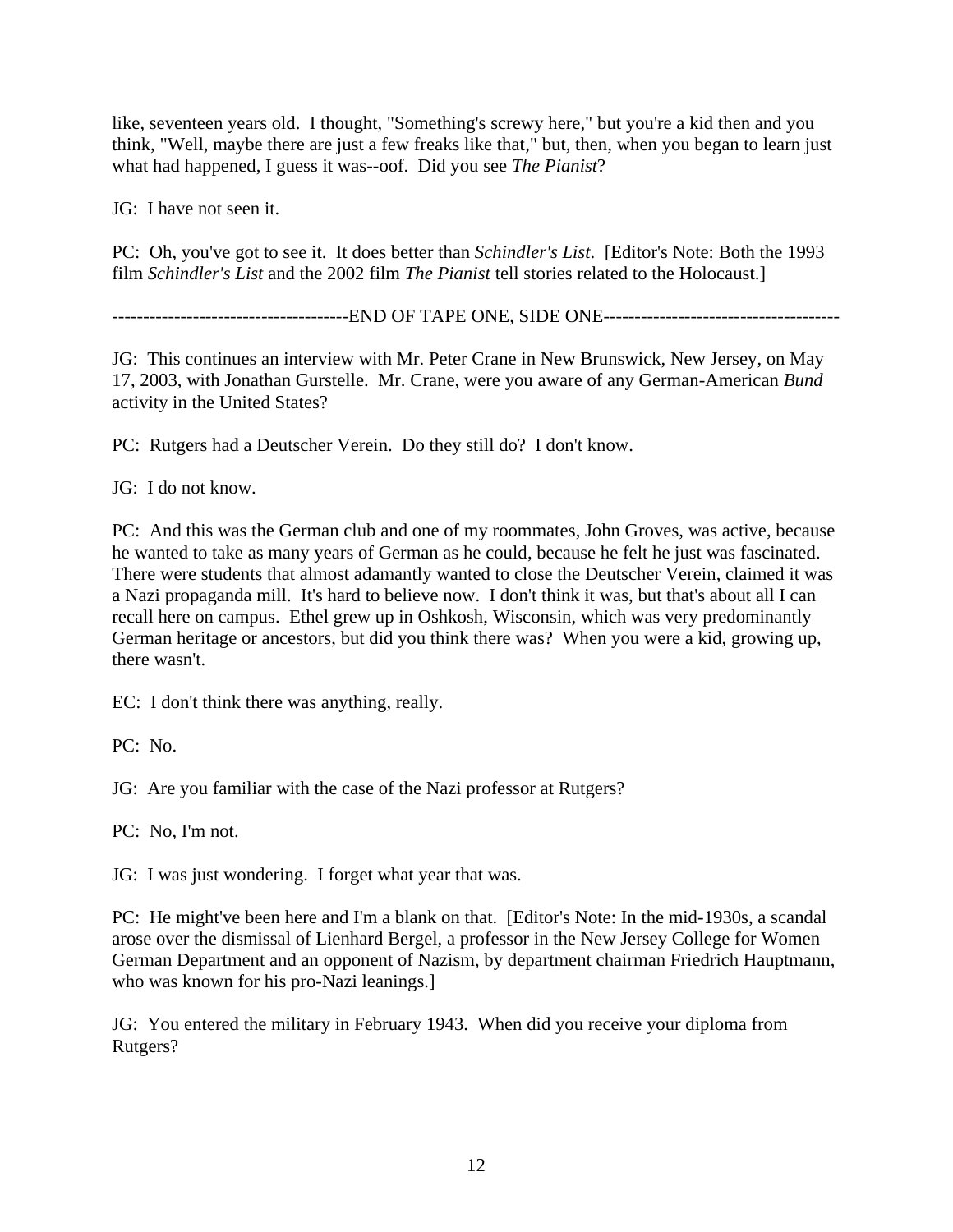PC: The ceremony was either late May or June of '43. I had started the second semester, but they gave me the full degree, what they called *in absentia*, and, by sheer coincidence, my brother was stationed at Fort Dix and he came up for the ceremony and got the diploma, because I was either in Texas or Florida in training.

JG: Where was the first place you were sent when you entered the service?

PC: Boca Raton, Florida, and I took what they called pre-flight training there.

JG: You said, because of your eye, you were not able to …

PC: But, it was pre-flight, was a general category for even--in fact, in Boca, most of the socalled pre-flight weren't flight crews. They were, like I said, communications, meteorology, engineering and photography, but they still called it pre-flight, and then, we were sent to Yale University.

JG: What did you study there?

PC: That's where you studied electronics and things to make you a communications officer, but, at the end of the twelfth week, there was a shortage of flight crews. Magically, the Air Corps found I had 20/20 vision [laughter] and I was transferred to a flying cadet, but, then, they made me go through pre-flight all over again. So, for a year-and-a-half after I went in, I was still struggling through the cadet program. It was a statistic, that I'm sure there were others that did that, but so many that went in with me went through their basic in Boca, they went through either Yale or flying school and were off in one theater of operations or another. I struggled, and then, finally, got into navigation school, down in Texas, but that was '44 or so. I was just one of those statistical casualties that probably saved my life.

JG: What was life like on the different bases you went for training?

PC: I don't think it varies much. I think one of the things that most of us observed was, depended on individual assignments, could vary, in a lot of the bases, they were overcrowded. You waited in line for meals forever and there weren't enough blankets and all that, but it was stateside and it was paradise compared to what the guys were going through in Europe and the Asian Theater. One incident there, the one interlude that was unbelievably pleasant, was the assignment to what we called pre-pre-flight in Oshkosh, Wisconsin, because we were assigned to what is now University of Wisconsin-Oshkosh, but it was called Oshkosh State Teachers College. After living in a tent in Biloxi, Mississippi, for six weeks and sleeping in my overcoat, because there were no blankets in the middle of November, we came in and they assigned us to rooms, but, then, we got down to the mess hall and, oh, the lovely, what were they, the Lutheran Ladies League, that were catering? We looked at the food and you couldn't believe it and as much as you could eat. It was catered by the people there and, here, we're a bunch of lonely GIs. This went on for three months, and then, we were shipped to California and went back to Army life, even though we had rigid discipline. While we were there, we only got six or twelve hours' flight time and that was merely to check you out, to see if you could [fly], how your basic flying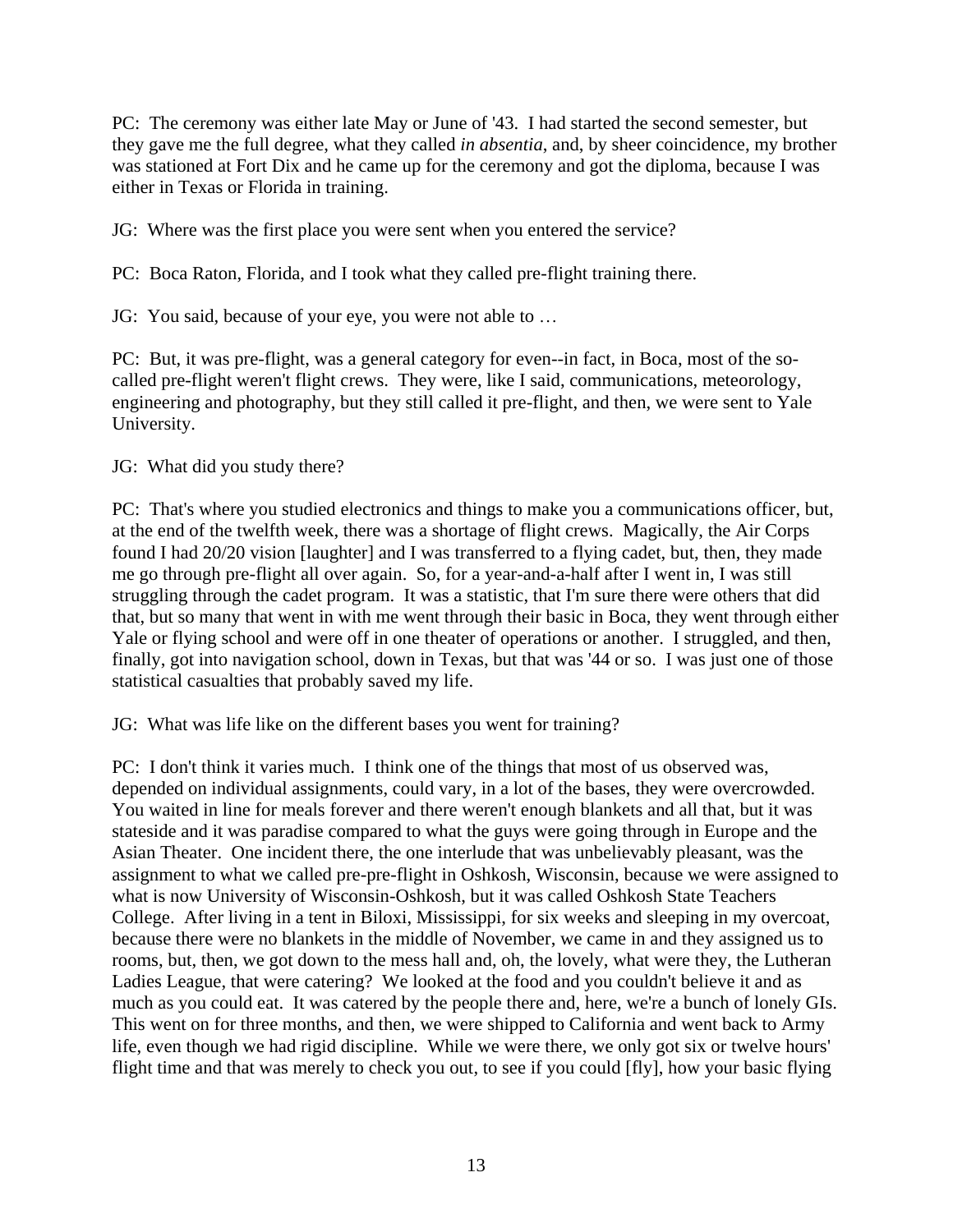skills were, and I learned mine weren't so good anyway. So, that's how I became put in the navigation then, even though I had the 20/20.

JG: What kind of planes did they put you on?

PC: Piper J-3s, with a single-engine, with the instructor in the front and the student in the back. I threw up on my instructor's back of his head and I got washed out. [laughter] Actually, the throwing up wasn't bad, but Oshkosh, in the winter, that winter had subzero days with no snow. I don't know whether you're familiar with Wisconsin, but it sits on Lake Winnebago, which is, what? thirty, sixty miles long and fifteen miles wide and, with no snow, it was a sheet of ice. You could shoot touch-and-go landings on them and I came in for what I thought was a beautiful landing and, all of a sudden, he yanked the stick away. I hadn't seen the high-tension wires. [laughter] I was doomed from then on, but the nice thing of that stay was, we got off Saturday night and Sunday until three in the afternoon. A bunkmate of mine from South Carolina and I went in a restaurant and started flirting with the waitress. We talked her into going to a movie and walked her home, but her mother wouldn't let us in the house and it was zero. So, being a good Carolina boy, he said, "Peter, I'm going home." So, I stayed and kissed her goodnight and, fifty-nine years later, she's [sitting] on that bed. So, that really happened.

JG: Wisconsin, I would guess, was your favorite place you were stationed during the war.

PC: Oh, yes, without exception, although, when we were teaching in Arizona, the duty was weird, because I had students and, every night, I had to fly ten o'clock or nine until three in the morning, but, all day long, we had time to ourselves. We had an officers' club pool, but these were pre-air conditioning days. You had excelsior coolers and it averaged about 112 to 114 a day, but she lived in the pool and we had good officers' club food. Then, all things come to a halt and they moved us off for a staging area to go to Japan, and then, the war ended.

JG: Where were you when the war ended?

PC: Driving through the Petrified Forest, of all things. They gave us a ten-day leave and it was just prior to the dropping--this is V-J Day, not V-E, because we were up in Victorville for V-E. V-J Day came and six of us drove from Chandler, Arizona, to St. Louis, non-stop, in a '39 Chevy, and then, we split up and took trains to get home--for three days, was it?--and then, met in St. Louis and drove the car back. As we were driving through the Petrified Forest, we heard the results of the bomb and that the Japanese had surrendered. So, when we got back to the base, there was an immediate assembly and the CO [commanding officer] got up and told everybody, "Until we get orders, it's business as usual. We'll still keep flying our training missions." That lasted for maybe two weeks, and then, all flying was suspended, but I was able--I didn't volunteer, I got picked--to take airplanes to the graveyard. We would fly B-24s and B-25 up to a place called Kingman, Arizona, and dump them and, by the time they got there, everything except the prop had been stolen, I think. [laughter] That went on for, oh, gosh, several months, and then, I went out to Minter Field in California, where they were staging officers to go over and replace the crews that were in Okinawa and moving into Japan. One day, there was a notice on the bulletin board, if you had what we called the MOS, military occupational specialty, of what I happened to have, the three of them for navigation, to report to the Colonel or whatever. I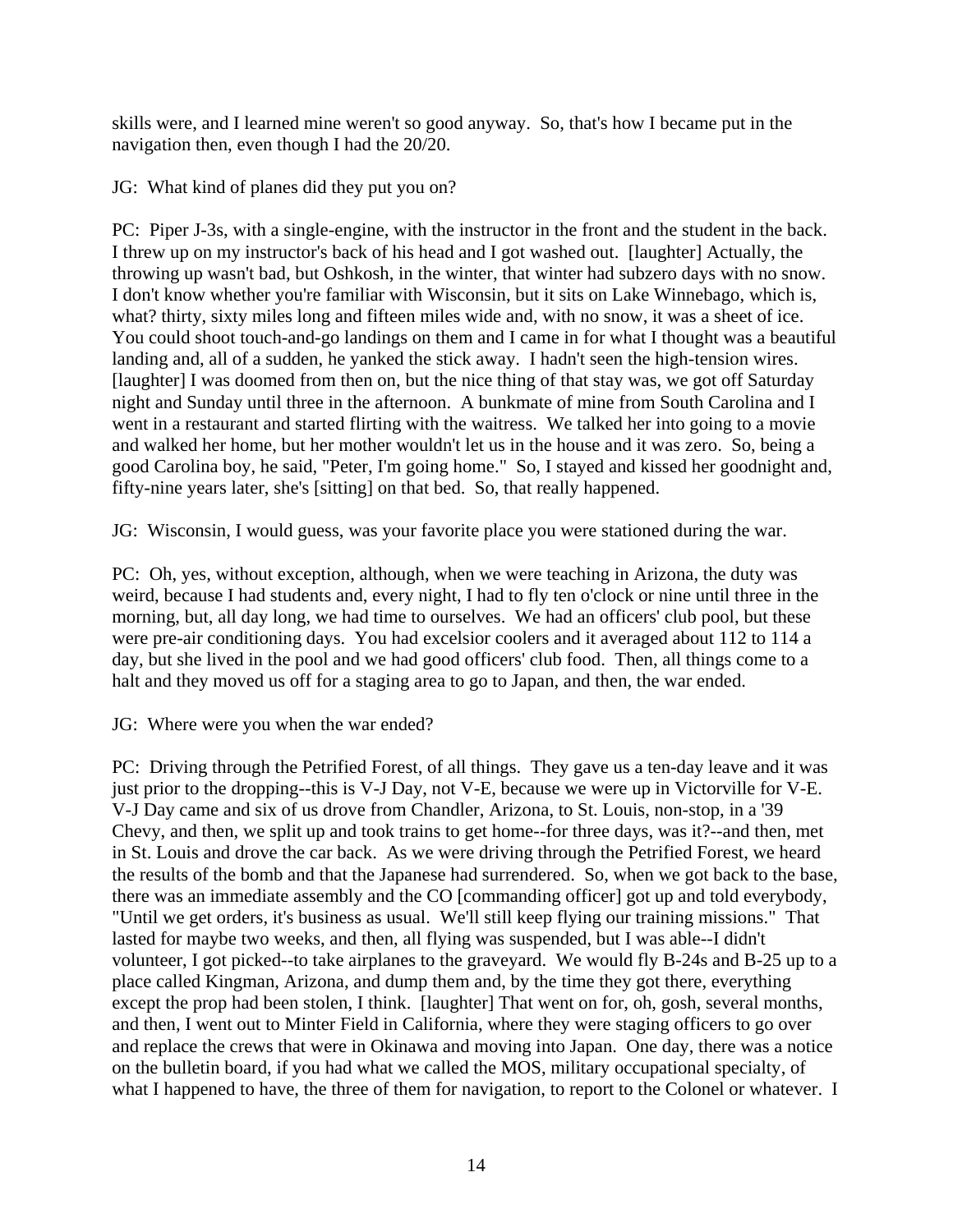went in and there was a one-star general there and they said, "Lieutenant Crane, this is General So-and-So," and he says, "I'm going to ask you two questions." He said, "Do you play bridge?" and I said, "Yes." He said, "Can you pack your bag and be ready to fly with me in one hour?" I said, "Yes, sir." He was the Inspector General, touring bases in the United States, deciding whether they should be closed. I had to be his bridge partner, because he was a West Point grad and, everywhere we went, we'd play bridge with the CO's wife and the CO. When we got back from the tour, all my buddies had gone to Japan and they said, "Well, here's the thing, if you have these points, you can get separated and, if you don't, you can still go to Fort Dix and you'll probably get separated in two weeks," and I did and that's another weird way the Army worked in those days--well, they still do things, you talk to any guy today.

JG: Do you have any humorous stories that stand out about your Army experience?

PC: Oh, gosh, I don't know. I think how I became an instructor--after I finished all the specialty schools, we had a check flight. You had to go up and the pilot put it on automatic, and then, you had to fly the plane from the radar and trigger off artificial bombs and do a bunch of other stuff, but you had an inspector riding right over your shoulder. So, I went in and was waiting for my inspector to come in. I felt a hand on my shoulder and a voice said, "How 'bout a Pepsi?" I looked up and this was a kid, way back when we had a curbside restaurant down in South Jersey, who used to sneak over and bum Pepsi-Cola from me and I'd let him smoke, so [that] his mother couldn't see him, in the back. He was back from combat. So, we took the check flight and we told old stories and he gave me the highest grade and I became an instructor. [laughter] So, it's a lottery and I just lucked out that day. I had good grades anyway, but it was just the way it worked out.

JG: How do you think your military experience helped you grow as a person?

PC: I'd say it certainly helped, but I wished there'd been more things that would've helped me grow as a person--even I wish I could've come to Rutgers knowing what I know about myself today. I think the military, under any condition, does a slight job of maturing an individual, but too long in the military is like too long anywhere. You develop this umbilical and become dependent. One of the things in industry and working in business that we look for when you're hiring or trying to recruit people is, if they've been in the military, have they been in more than three years? because, then, you find certain habits have developed. I'm generalizing now, because there are many exceptions, but I just wish I'd had a little more maturity going in. I could've gotten even more out of the military; the same was as I did at Rutgers.

JG: What were your ranks, from the point you entered the military through your discharge?

PC: What rank? Oh, I went in as a private, then, cadet and came out as a second lieutenant, then, got first lieutenant in the Reserve.

JG: How long did you stay in the Reserves?

PC: I stayed in--we're flying weekends--until Korea. I was recalled to active duty, but the vicepresident of the company flew to Selfridge Field, Michigan, and pleaded a hardship for my case,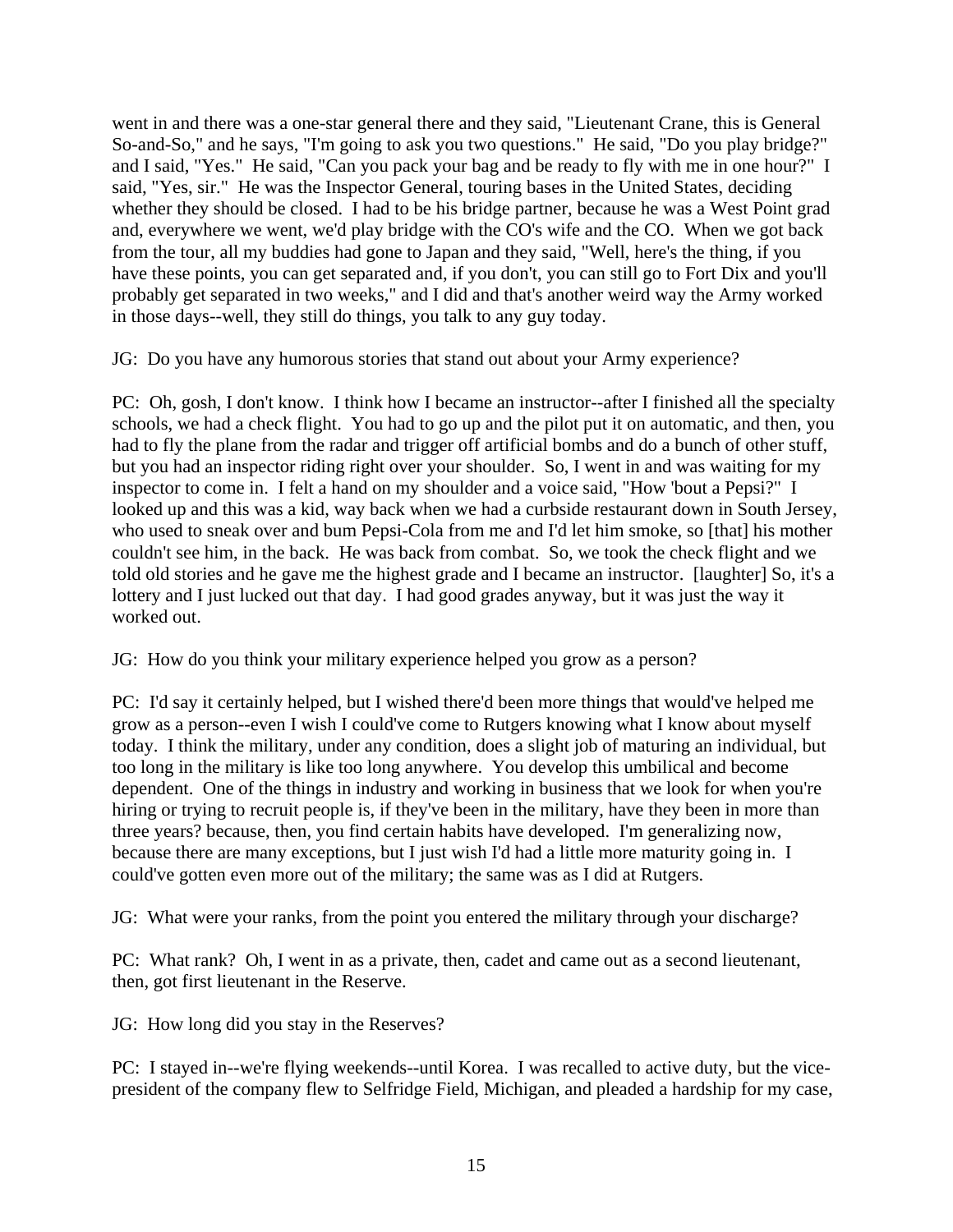because I had three children; had two, Bill wasn't born in '50, was he? no, '53. We had two children and it was a job they couldn't replace and, instead of going, they took a guy that I had flown with in World War II who had no children. He went and served eighteen months during Korea, and then, I got out of the Reserve, period.

JG: You mentioned the Lutheran women in Oshkosh. Did you have much other civilian interaction while you were in the military?

PC: I was a good boy. [laughter] We had a nice romance, and then, I'd say we're sort of going steady. Both of us were engaged when we met and I guess, four months later, when she came to California, we decided that we would get married.

JG: You got married when you were still in the service.

PC: Yes, in Santa Barbara. I got a leave after there was no openings from Santa Ana, where I was to get to navigation school. So, I got fifteen days and we went up to see my cousin in Santa Barbara and she wouldn't let us live in her house until we [wed], because she was downtown with her husband who was in the hospital there. So, we got married, and then, we took the train home to tell her family--dum-dah-dum-dum. [laughter]

JG: What was the reaction?

PC: Off the record. It took us a while, but we've become, with all of them, a wonderful family and they accepted me. Should I tell him what your father thought about me?

EC: Sure.

PC: When she told them she's going to marry me, this is a good, old German Lutheran father, "How can you do that? He's got red hair, he's left-handed, he's Irish, but the worst thing is, he's from New Jersey," and he actually said that. [laughter]

JG: Was Mrs. Crane able to accompany you to the other places you were stationed?

PC: Well, she had her senior year and she promised her father and I wanted her to get her degree from University of Wisconsin-Oshkosh. So, we were married in September and she went and finished her senior year. Then, when she completed that, she came out to Arizona and stayed with me right on through our assignments in Arizona, California, back to, actually, Fort Dix. Oh, they were out at Hempstead, Long Island. We had a '36 Ford with 280,000 miles out of it and it crossed the country with everything we owned, but no windshield wipers or heater, and we did it in December, didn't we?

JG: Did you have a chance to make any other interesting travels while you were in the military?

PC: I guess a lot of transfers. Then, I told you, with the Inspector General, we just flew all over. We went to Salt Lake, Ogden, Utah, Laurinburg, North Carolina, all over, and we'd just stay a day. Then, of course, when we flew [as] cadets in navigation, you only went to a place like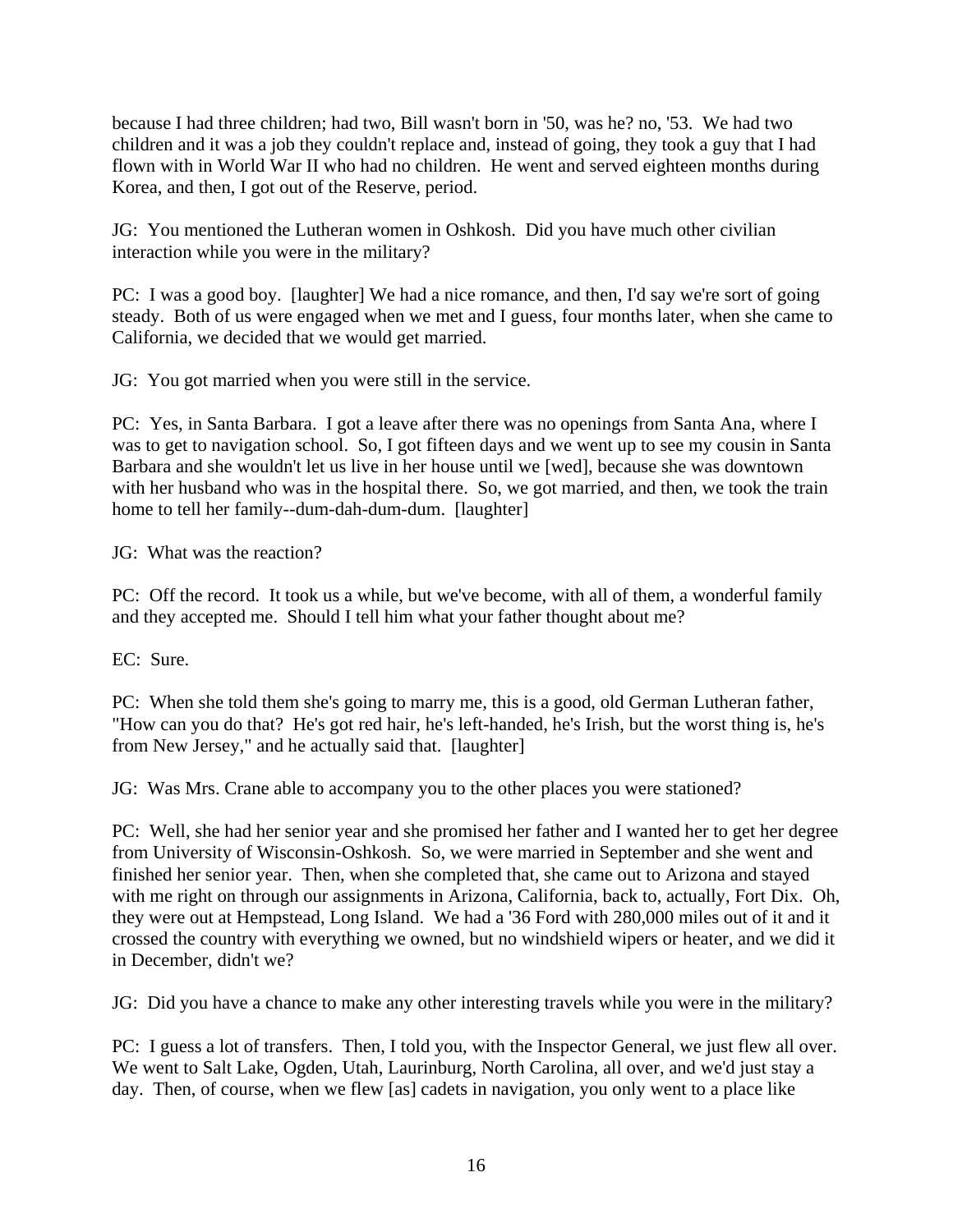Amarillo, slept and got up at four in the morning and flew somewhere else. In Arizona, we only flew five-hour missions and always got back to the Williams Field base.

JG: Do you remember where you were when Roosevelt died?

PC: Yes. We were in Victorville, California, and we cut our weekend short. We used to go up to Big Bear and we had to come back for a big parade for Roosevelt's funeral. It was in Victorville, California.

JG: How did you feel at that point?

PC: I think everyone in the service felt, "We've lost our leader," but there were signs the war was getting better, and no one even knew--I don't think half of them knew--Truman was Vice President. So, that's about the best I can say there.

JG: When were you discharged from the service?

PC: In March of '46, somewhere around there, yes.

JG: Where was that?

PC: It was probably at Fort Dix or at Mitchell Field, in Hempstead, Long Island, because I went back and forth and had to get some flying time in to get some back pay. I don't know where the actual discharge was. They were either Fort Dix or Mitchell Field, but it's one of those two. Then, we went down to Merchantville to move in with my family until we moved to Wisconsin, or Ethel went back first, and then, I came back a month later.

JG: What did you do after you were discharged?

PC: Oh, I started to look for work, tried to decide if I could afford going either to law school or going into the training for the Foreign Service. We had what they called the "52/20 Club," which meant every veteran got twenty dollars a week for fifty-two weeks, which was more then than it is today, but it was excluded from any taxes or anything like that. I only stayed in that until June, and then, the job in Racine, Wisconsin, came. We moved and I started what became twenty-one years. [Editor's Note: The GI Bill included a "52/20" clause, which provided twenty dollars a week for fifty-two weeks to discharged servicemen while they looked for work.]

JG: Did you make use of the GI Bill?

PC: Only that, and, oh, a GI mortgage, yes, on my first home. We got a hundred percent GI mortgage and I did use that and I kept my GI insurance, maybe eight years or ten, and that was all. I didn't go back to school under the GI Bill. I took a couple of advanced courses while I was in Wisconsin. I went to the Layton Art School in Milwaukee, but, [when] I did that, company paid all the tuition.

JG: Can you tell me a little bit about your first job after the military, with S. C. Johnson?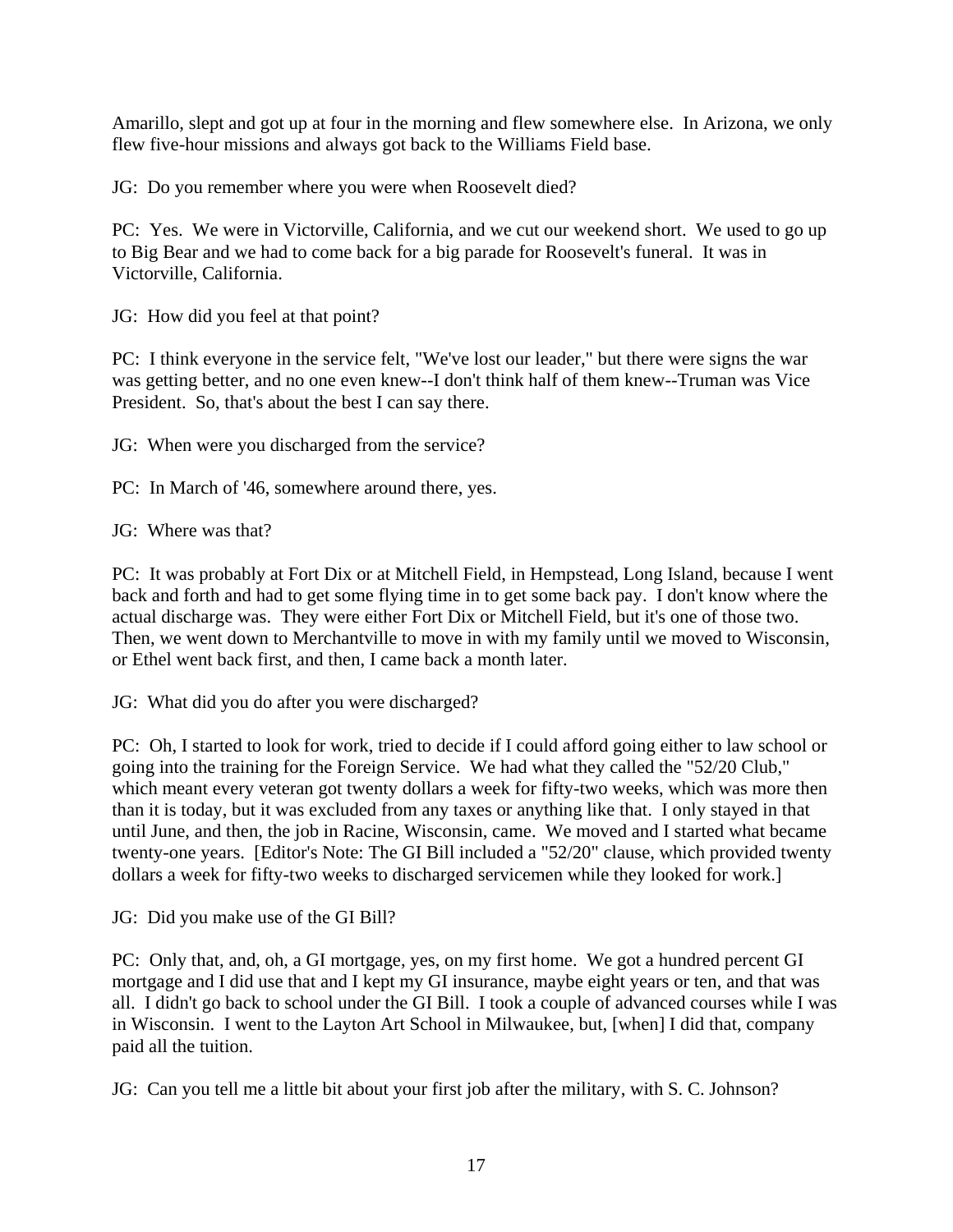PC: It was the beginning of their expansion program, because the company, in World War II, had very little to classify them as a defense industry. They made dubbin to put on Army shoes and they had a few paint products that were acceptable, but their whole bread-and-butter had been floor wax, furniture polish, automobile things. The thrust was to expand the company and bring in as many products as possible. So, the initial work that I did was assigned to what was called technical service and we then started to explore. You look at that company today, five billion dollars annual and they were barely a hundred million, well, not even that, after World War II. So, we got into actual testing and exploring ideas, and then, I got into writing, or, first, writing the directions for use of the products, then, the editing of what had been written by our ad agencies, who we have to clear both legally and technically. Then, they started to work on editing TV copy, and then, it got so that TV was misrepresenting the products and they had product liability. So, I was assigned to work shooting with all TV commercials, which included both live and in film in those days, before video, and they were shot in Chicago, New York and LA. Then, we began to expand into Pride, in furniture, but the biggest jump was in insecticides and air fresheners. Out of that all, the company is--you may know, if you've studied any business--one of the five largest privately-owned companies in the United States and, if you ever see their commercials, you'll see a little corner flap up that says, "S. C. Johnson, a family company." There was the Mr. Johnson that I ended up reporting for, because he then moved into major projects like the World's Fair, actually owned the whole company, and his son took it over, after H. F. had a stroke in 1965, and is still the Chairman *Emeritus*, but his four kids run the company, two boys and two girls. Ethel got to know one of them when she was a substitute teacher for a while, when they went to school, but I had inherited the project from television to all corporate motion pictures, video, and then, inherited their World's Fair program. We tested the idea in Seattle in 1962, and then, went to New York. As his mandate was, he wanted to "steal the Fair from General Motors" and do it for five million and General Motors had a thirtysix-million-dollar budget for their part. Out of that, I met Walt Disney, and then, went with Disney for the development of Walt Disney World in Epcot Center and started my own business in 1971, because we didn't want to move back to Florida, as I told you.

JG: What did you do with Disney and what year was this?

PC: I went with Disney in '69, '70 and '71, and then, in '71, late, we started Peter Crane Associates, which went on into the attraction business at first, but, then, we became very specialized in special motion picture formats. In the Montreal Fair [Expo 67], I had taken the film that Johnson made and anamorphically put it into a single screen and, out of that, had met Disney, and then, got more training. Disney had Circle-Vision and I tried to convince them we ought to look at what was then called multi-screen, became the IMAX Company. Then, in our attraction work, we got into more and more opportunities for IMAX Theaters, and then, in the mid-'70s, I took on an assignment to represent them in commercial …

JG: IMAX?

PC: IMAX, US, and then, I inherited Northern Europe. We went everywhere where, I said, "We could drink the water and drive a car," but we had all the Nordic countries, Benelux, Germany, France, etc., and then, IMAX got greedy and went public. I couldn't do other consulting work,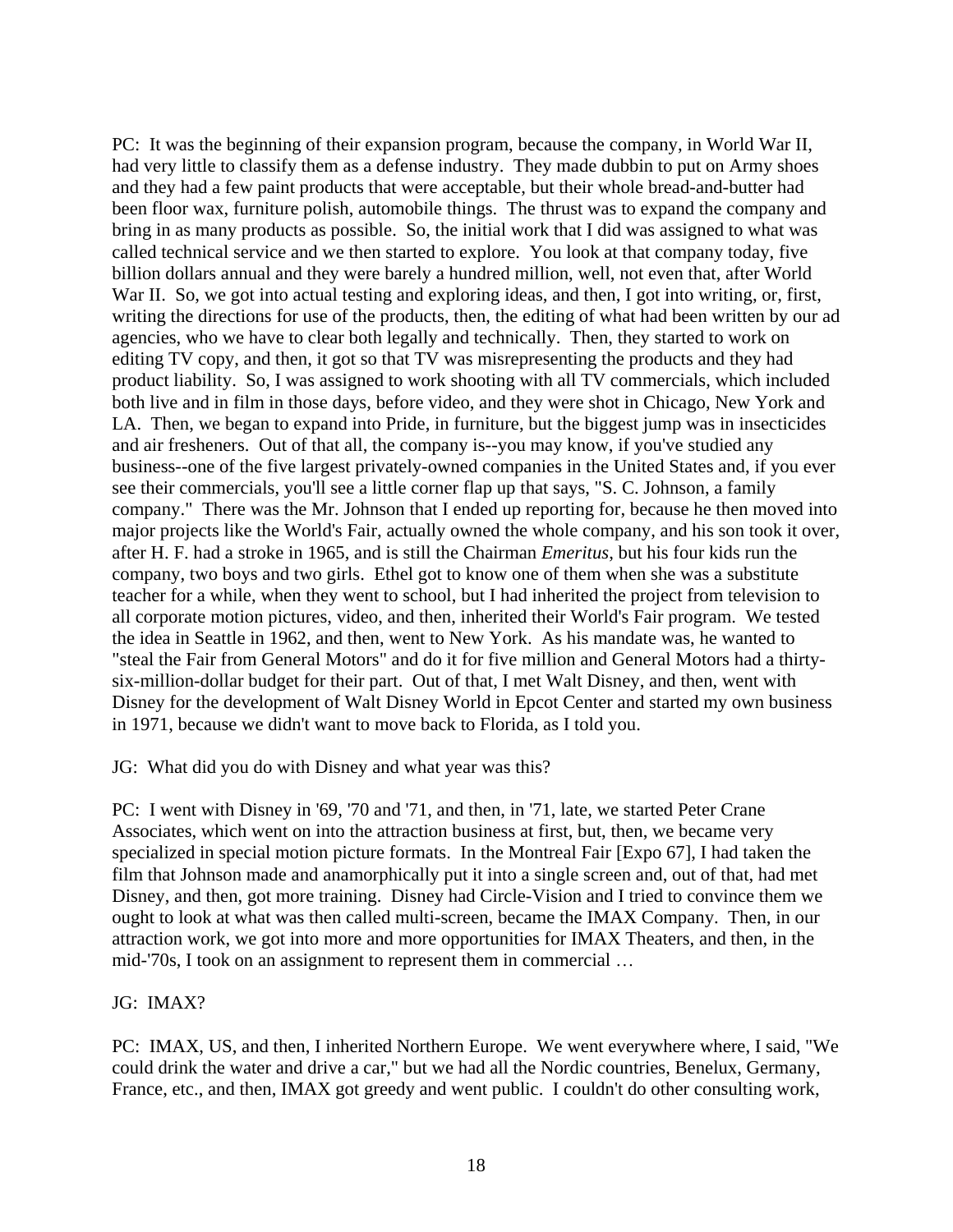so, we went independent, and then, started to work. My son has been with me twenty years now and he got started on doing digital work and DVDs. What we see now is, we're putting beautiful quality, beautiful pictures on screens, not quite as big as IMAX, but we're learning, through a lot of market studies, that people aren't as keen on the great, big screen as they are the feeling of being immersed into the picture. That's what he's carrying the company on, while we sort of just enjoy what we're doing.

## JG: Can you tell me about your kids?

PC: Three boys. Michael's been with me. He was a graduate of communications in Butler University, and then, 'Nam was on. I guess twenty seconds before he was drafted, he enlisted in the Air Force and ended up [going] through a number of schools, but ended up for thirteen months as director of the Armed Forces Television station in Seoul, Korea, and then, came back and took a job as news director with (KON?) Denver, and then, got the urge to come to California, just at a time when I really needed some help. I said, "Well, why don't you try this for a couple of weeks?" So, twenty years later, he's still trying it, [laughter] but he's been running the business end. Our middle son was a graduate of University of Wisconsin in Madison in--what was Pete, communications?

## EC: Yes.

PC: Yes. He had been at USC's film school, but we kind of think there was a girl he liked in Madison, so, he went back, got his degree there. He has had fifteen years in Silicon Valley, most of it with the Phillips Company in semiconductors, which he ended up [in]. Our third did not go to college and he became a very, we think, extremely successful commercial photographer and he runs his own business and has done this for seven or eight years in what we call the Central Coast, which is near San Luis Obispo in California. Actually, it's near a place called Pismo Beach, which is a very attractive beach stretch in-between San Francisco and Los Angeles. Bill, his company is Imagemakers. Mike has two kids and we'll have a grandchild, when?

## EC: Great grandchild.

PC: Great grandpa, yes, and Bill has a family, a couple of stepsons and two boys, one's twenty and one's sixteen, I think. One's in high school and the other is in junior college or something. The third has no children and he remarried, the girl he took to his high prom, when he met her at the twentieth reunion. She's from Madison, but she moved out and she's director of special events for the City of San Jose's Chamber of Commerce and she has other kids from her marriage, but they have a neat setup up in the San Jose area, where we go visit and enjoy all their [stuff]. So, there are the kids.

## JG: Where do you live in California?

PC: We live in San Clemente, which is halfway between LA and San Diego, and we're right on, about two blocks in from, the ocean on a canyon that comes in. If it doesn't warm up, it's going to get like this, I guess, but we've had a very cold spring, but we don't air condition at all. Heating is mainly the fireplace and electric blankets, because we've lived a lot of places, but it's a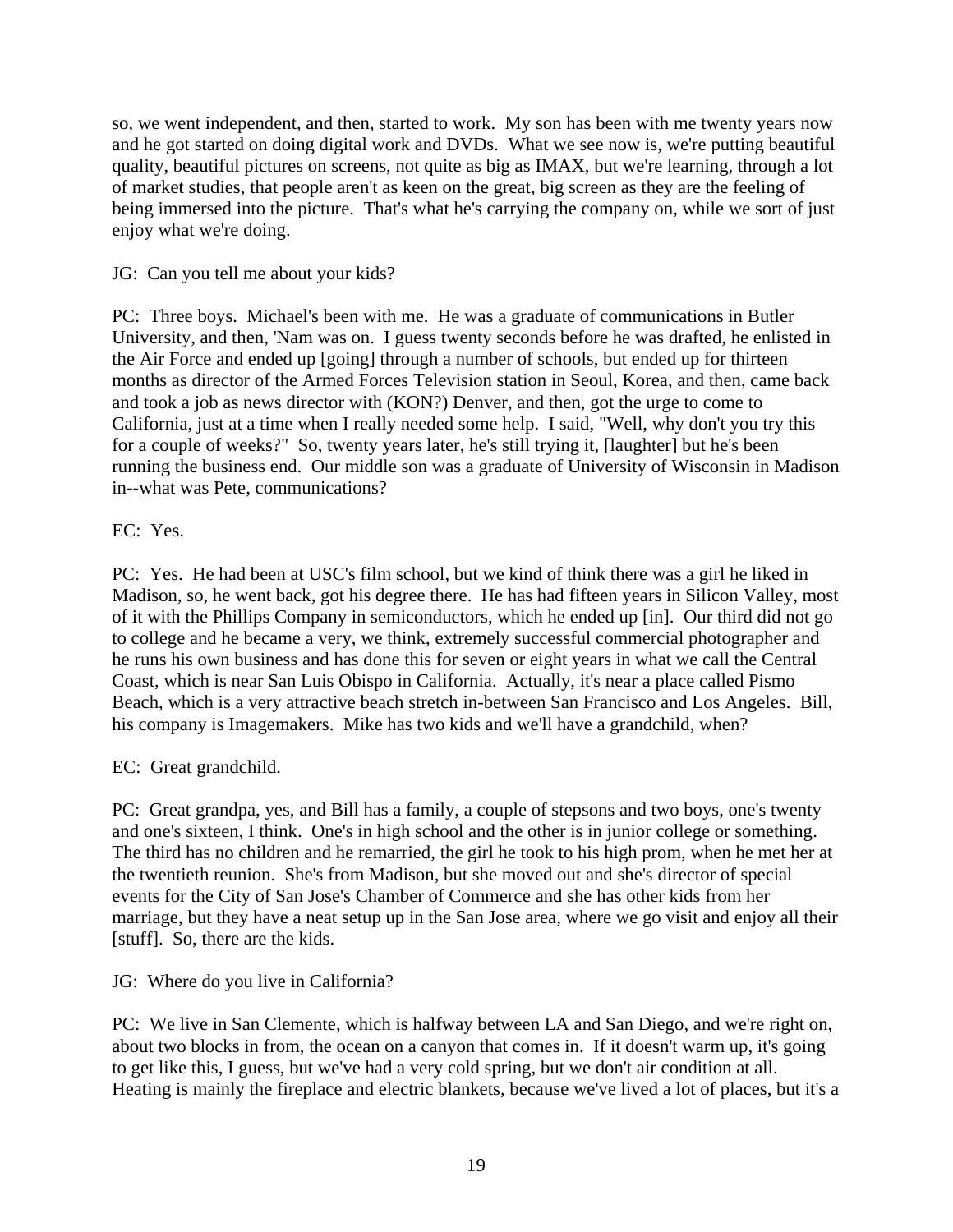perfect climate and we love the ocean. My family, my mother's family, had a beautiful home in Avalon, [New Jersey], and, when I came home from World War II, it had been washed to sea in a hurricane that hit Jersey, whatever they called it, a nor'easter, but it was a hurricane, I think in 1943 or '44. [Editor's Note: The Great Atlantic Hurricane struck the Mid-Atlantic in the middle of September 1944.] San Clemente, when we decided to move there, was as near to being the way Avalon was when I was a kid. I wouldn't move back now, it's probably got high rises like Miami Beach. We fell in love with San Clemente and it had, what, twelve thousand, then?

EC: Yes, when we moved there.

PC: What does it have now?

EC: Sixty.

PC: But, we're in an area that can't grow and we're very close to Camp Pendleton and the Marines are some of the greatest neighbors you ever want to have. They are just superior guys, that we're glad they're there.

JG: You do not have any resentment towards the Marines, being a different branch of service.

PC: No. I guess some of that went on. I hear what the media isn't reporting, there's still these rivalries, have been in Iraq, that you can't escape, but that's the way the military [is]. It was far worse in World War II, until they tried to unify them and the Army Air Corps and the Navy and the Marine Air Corps, until they made the Air Force, was a nightmare, because everybody fought over who had jurisdiction to do what.

JG: At your reunion, have you seen any classmates that were good friends of yours? Are there any stories you would like to share about your classmates?

PC: Oh, I guess some of them are little things, but, in the parade today, we went by the rooming house where three of us that are here lived.

JG: Ford Hall?

PC: Right across from Ford Hall, on College Avenue.

JG: Is that the Italian House now?

PC: No. (Bellaframe?) was the landlady and she filled it with students and we gave her a hard time. There was a stairwell with a narrow slot and we had one guy that was always doing something smart. He decided he would be--who was it, Isaac Newton?--and drop an apple, only he hit the landlady on the head. She came screaming, "Henry, you hit me with an apple," and Fred and I still remember that. We had a few drinks and laughs on that, but this is a lot of the things that would happen there. There were many, many little things that you look back and we had a lot of *deja vu* in the last day here.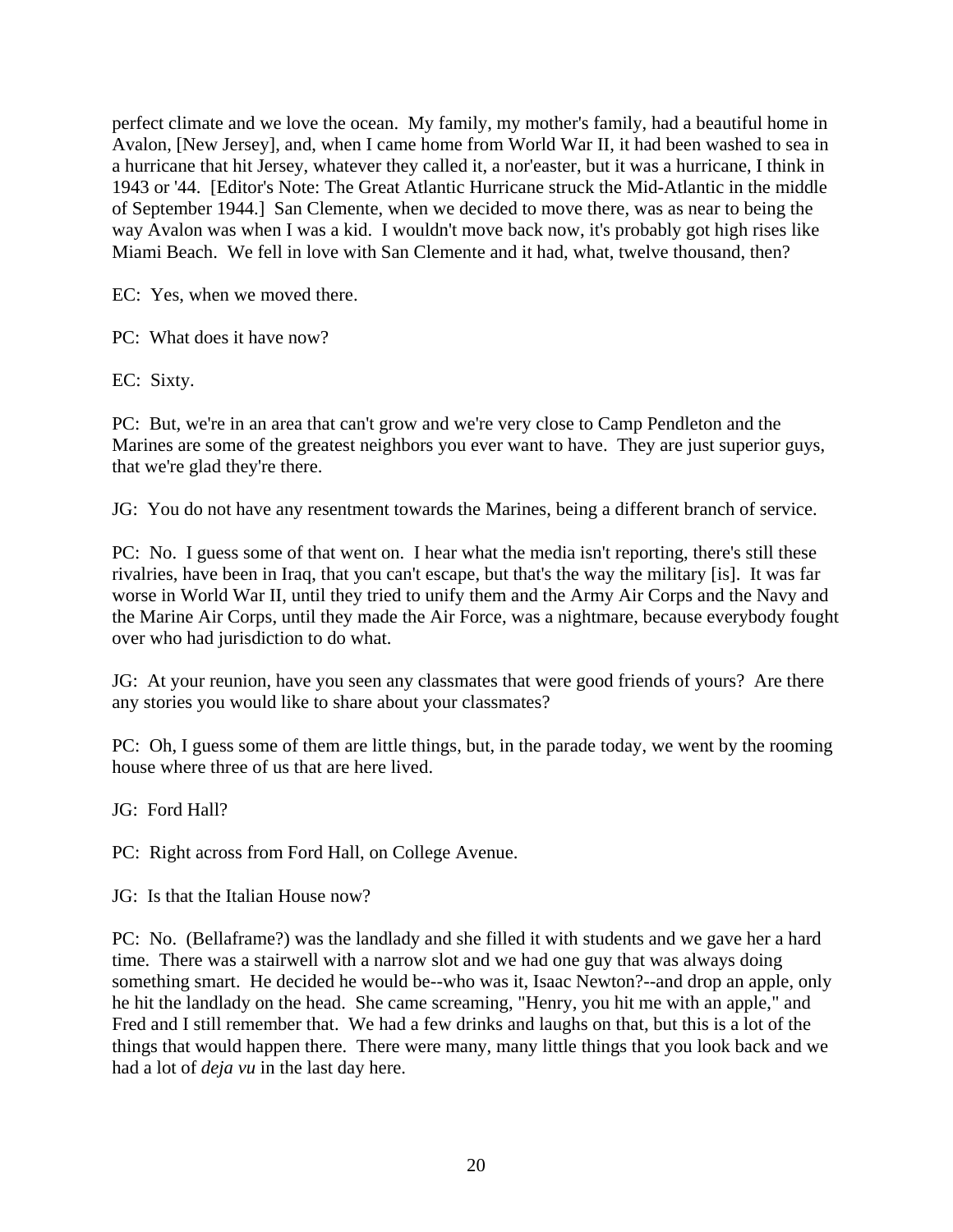JG: How do you think Rutgers and New Brunswick have changed since you were here?

PC: Everything, everywhere you go, things have grown, but, of course, the campus is awesome now. It was a nice campus and it wasn't a small school for those days. I think I did come back a couple of times in the last ten years, but I didn't really [tour] and we came back for the fiftieth, but I guess our impression today was that, "Man, this Rutgers has gone into the big leagues," and it's very impressive, I think. I look back--and nothing like 20/20 hindsight--but I think of Rutgers as this wonderful ocean of learning and, instead of being a sponge and soaking all that up, I was almost a leaf that floated on the surface and looked at the sky. I think, "What an opportunity for a kid to come into this university today, that really wants to learn something," and I guess there are a lot that do, and then, there are a lot that look at those four years, like, some of us didn't do it intentionally, but we didn't have the depths that you get with your age that it'd be nice to have had, but I guess that's the way things are.

JG: You do not feel that you made the most of the years that you had here.

PC: I don't. I got good grades and all this. I just felt there was so much more I could've done to broaden myself had I been aware more of just what life was all about. That may sound corny to you, but, boy, we know it now and I think Ethel shares that with me.

EC: I think that you don't mature in college. You just have to have life's experiences. College is there and you do what you have to do, but you really don't get out of it what you should, I don't think.

JG: I tell you, after the war, the guys that went back on the GI Bill, they wanted to learn. They'd been denied an education, the government was making this possible and they knew they didn't want to go back to another war or the military. These guys really upgraded the level, I think, of learning, not that we were playboys here exactly, but I guess I always thought, "Well, if I get through," the old thing, "If you get the degree, you'll get a pretty good job and, if you get into law school," blah, blah, blah, but the GIs that came back, and Ethel's brother went through Madison on the GI Bill, man, he really propelled himself, in industry, up and came out with a wonderful job with a major company, retired, and I think has become just such a worldly, informed person. I respect him tremendously, but I don't know whether, had he gone through- he started at Marquette, and then, came back and went into University of Wisconsin. I think the competitive spirit of the GIs, after they came back, and I think some of the students who were there thought, "Gee, what a bunch of bookworms," but these guys really wanted to learn and that's what it's all about. I wished I'd known.

JG: When we interview people from, say, the Class of 1948, some of them were GIs who came back on the GI Bill, some of them were eighteen, nineteen-year-olds who had never seen war.

PC: What a difference.

JG: They were living side by side and, yet, they were four or five years apart in age. It is interesting to hear about those differences.